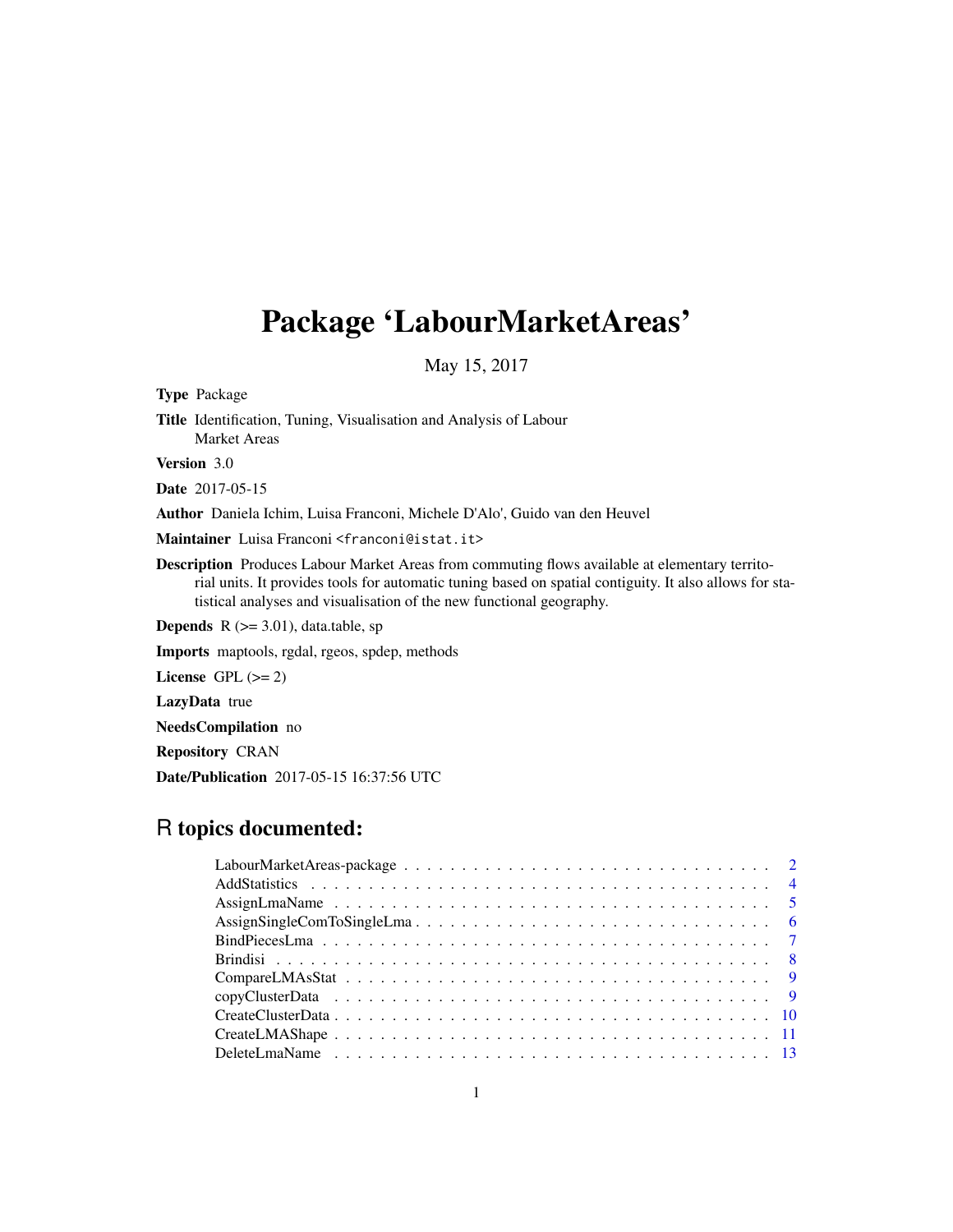<span id="page-1-0"></span>

| Index | 39 |
|-------|----|
|       |    |
|       |    |
|       |    |
|       |    |
|       |    |
|       |    |
|       |    |
|       |    |
|       |    |
|       |    |
|       |    |
|       |    |
|       |    |
|       |    |
|       |    |
|       |    |
|       |    |
|       |    |
|       |    |
|       |    |
|       |    |
|       |    |
|       |    |

LabourMarketAreas-package

*LabourMarketAreas*

# Description

Makes Travel-To-Work-Areas from commuting flow data by means of the version of the TTWA algorithm by Coombes and Bond (2008) according to the implementation carried out at Istat (Franconi, D'Alo' and Ichim, 2016) within a Europan framework of Labour Market Area development (Franconi, Ichim and D'Alo' 2017). The whole process of Labour Market Areas development has been taken care of (regionalisation algorithm, creation of shape file, assignment of names, fine tuning of the output of the algorithm, quality assessment and sensitivity analysis.).

# Details

| Package: | LabourMarketAreas |
|----------|-------------------|
| Type:    | Package           |
| Version: | 3.0               |
| Date:    | 2016-09-22        |
| License: | $GPL$ $(>=2)$     |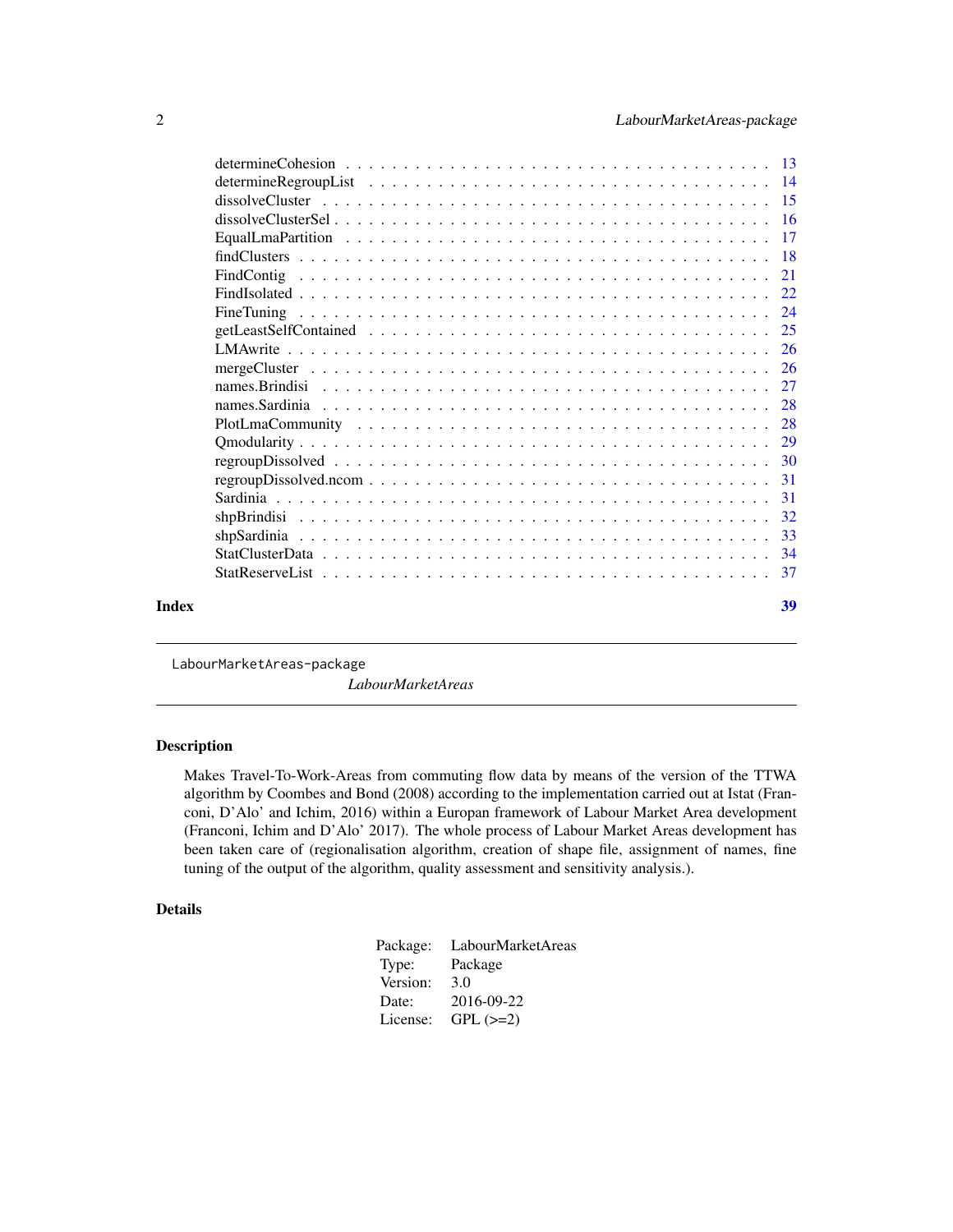# LabourMarketAreas-package 3

Labour market areas (LMAs) are sub-regional geographical areas where the bulk of the labour force lives and works, and where establishments can find the main part of the labour force necessary to occupy the offered jobs. They are functional regions that stem from the aggregation of elementary geographical units (municipalities, census output areas, etc.) on the basis of their level of spatial interaction measured by commuting to work flows through quantitative methods. The guiding idea is to maximise the flow inside the area (internal cohesion) and minimise it outside (external separation) according to a predefined rule.

The package is based on original script by Guido van den Heuvel at Statistics Netherlands and further developed at the Italian National Statistical Institute (Istat) to implement the algorithm described in Coombes and Bond (2008) - a variation of the seminal paper by Coombes et al. (1986). See Franconi, D'Alo'and Ichim (2016) for the full description of this implementation and Franconi, Ichim and D'Alo' (2017) for an overview of project.

The algorithm is a rule based algorithm that stops when all areas satisfy the rule.

Every area is characterised by the number of commuters living in it, by the number of commuters that go there to work (called number of jobs/workers) and by those commuters that live and work in the same area. The ratios between these quantities define the concept of self-containment. We are interested in the minimum self-containment i.e. the minimum between the Supply side selfcontainment and the Demand side self-containment (see Coombes and Bond, 2008). According to Coombes and Bond (2008) an area is a Labour Market Area (LMA) if it satisfies the validity condition (see Coombes and Bond, 2008). Such validity depends on the number of commuters living in the area, the minimum self-containment and four parameters chosen by the user (see function findcluster).

The package produces LMAs for the country/region for which commuting flows are available at basic territorial level (municipality, province, census output areas, etc.). We call this basic territorial level community. If the names of the communities are provided, the package allows to assign names to each LMA (see function AssignLmaName). The package allows also to plot a cartographic map of the produced LMAs given the shape files of the communities (see function PlotLmaCommunity). Finally the package identifies enclaves (communities that are not contiguous with the rest of the LMA they belong to) and perform a re-assignment of such community based on contiguity and cohesion (see the function FineTuning).

The main output of the function findcluster is the set of LMAs produced by the algorithm, the so called a partition. There are three dimensions that characterise the partition: the dimension of the starting configuration i.e. number of communities in the country/region of interest, the dimension of the final configuration, i.e. the number of LMAs identified by the algorithm using the chosen parameters, and the flows between LMAs. These three dimensions need to be represented in the solution of the algorithm; this is done through a list of three data.table the lma (or clusterData) data structure. Such lma data structure is the cornerstone of the whole package as it is the input or the output of many functions inside the package.

The work was partially funded by Eurostat Grant "EU-TTWA method: improvements, documentation and sharing knowledge activities" awarded to Istat the Italian National Statistical Institute (<http://www.istat.it/en/archive/182743>). This is part of a system of grants in the EU with the aim of supporting the ongoing development of a methodology for the creation of LMA and test the application of methods nationally in the participating National Statistical Institutes. The goal is to arrive at a harmonised EU-wide definition for labour market areas. More info at:

[https://ec.europa.eu/eurostat/cros/content/labour-market-areas\\_en](https://ec.europa.eu/eurostat/cros/content/labour-market-areas_en)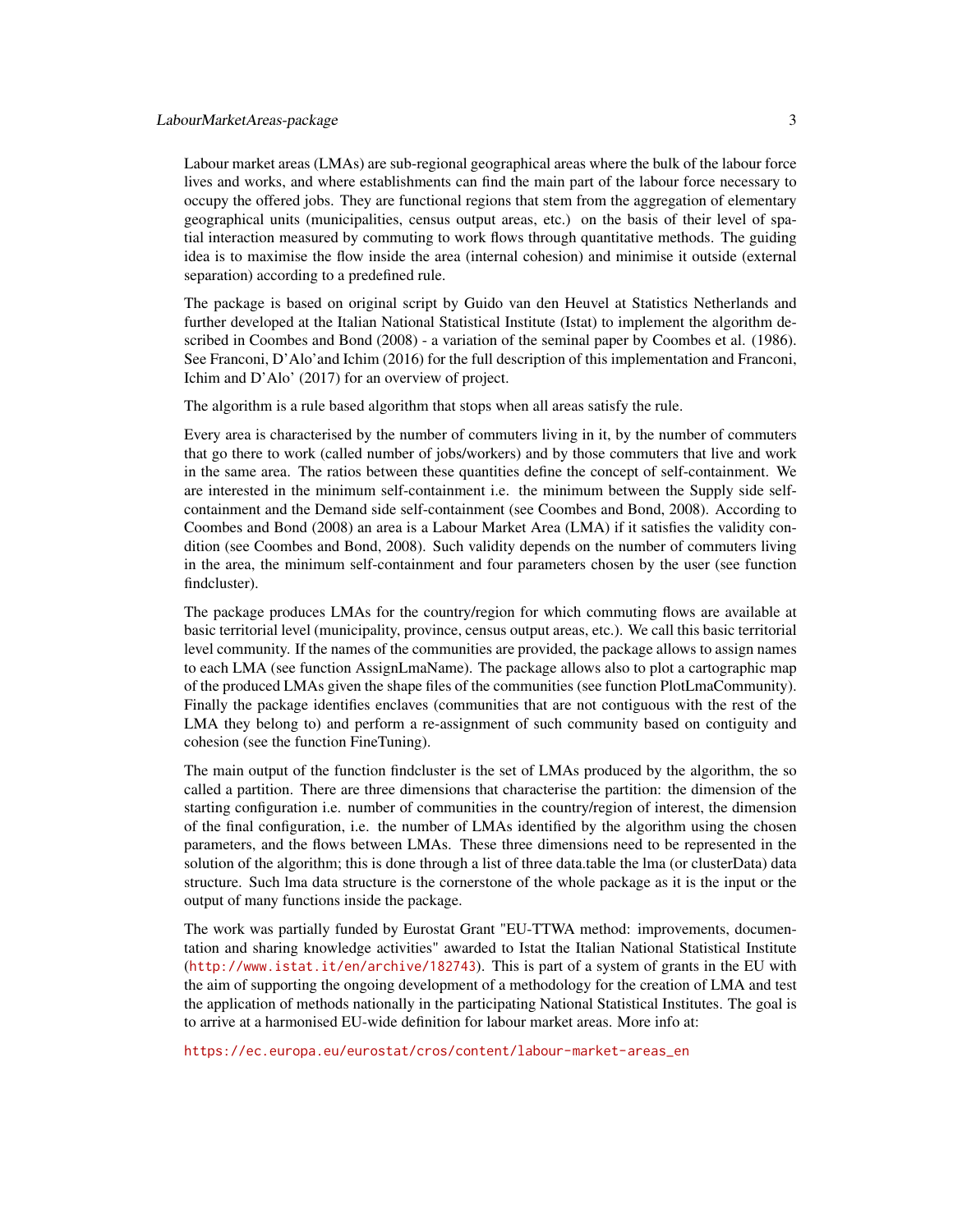#### <span id="page-3-0"></span>Author(s)

Daniela Ichim, Luisa Franconi, Michele D'Alo' and Guido van den Heuvel Maintainer: Luisa Franconi <franconi at istat.it>

#### References

[1] Coombes, M. e Bond, S. (2008). Travel-to-Work Areas: the 2007 review. London: Office for National Statistics, 2008.

<https://ons.maps.arcgis.com/home/item.html?id=5efb4f1c1a114fef8f74f6f0347c10e8>

[2] Coombes, M., Casado-Diaz, J.M., Martinez-Bernabeu, L. e Carausu, F. (2012). Study on comparable labour market areas: final research report. 17 October 2012. Eurostat- Framework contract no:6001. 2008.001 - 2009.065, Specific contract no:50405.2010.004 - 2011.325.

[3] Coombes, M.G., Green, A.E. e Openshow, S. (1986). An efficient algorithm to generate official statistics report areas: the case of the 1984 Travel-to-Work Areas in Britain. The Journal of Operational Research Society, Vol. 37, No. 10, pp. 943-953.

[4] Franconi, L., D'Alo', M. and Ichim, D. (2016). Istat Implementation of the algorithm to develop Labour Market Areas. Available at

[http://www.istat.it/en/files/2016/03/Description-of-the-LabourMarketAreas-algor](http://www.istat.it/en/files/2016/03/Description-of-the-LabourMarketAreas-algorithm.pdf)ithm. [pdf](http://www.istat.it/en/files/2016/03/Description-of-the-LabourMarketAreas-algorithm.pdf).

[5] Franconi, L., Ichim, D. and D'Alo', M. (2017). Labour Market Areas for territorial policies: tools for a European approach. Statistical Journal of the IAOS. (forthcoming)

[6] Istat (2015). La nuova Geografia dei Sistemi Locali. (in italian). Available at

<http://www.istat.it/it/files/2015/10/La-nuova-geografia-dei-sistemi-locali.pdf>

AddStatistics *AddStatistics*

# **Description**

Function to evaluate statistics at LMA level based on data at community level.

#### Usage

```
AddStatistics(statData, comID.file, lma, comID.lma)
```
# Arguments

| statData   | data.frame or data.table containing the ID of the communities and the numerical<br>variables to be summed at LMA level. |
|------------|-------------------------------------------------------------------------------------------------------------------------|
| comID.file | character: name of the variable containing the community ID in the statData<br>object.                                  |
| lma        | list of three data.tables: clusterList, LWClus and marginals. See function find-<br>Clusters.                           |
| comID.lma  | character: name of the variable containing the community ID in the lma object.                                          |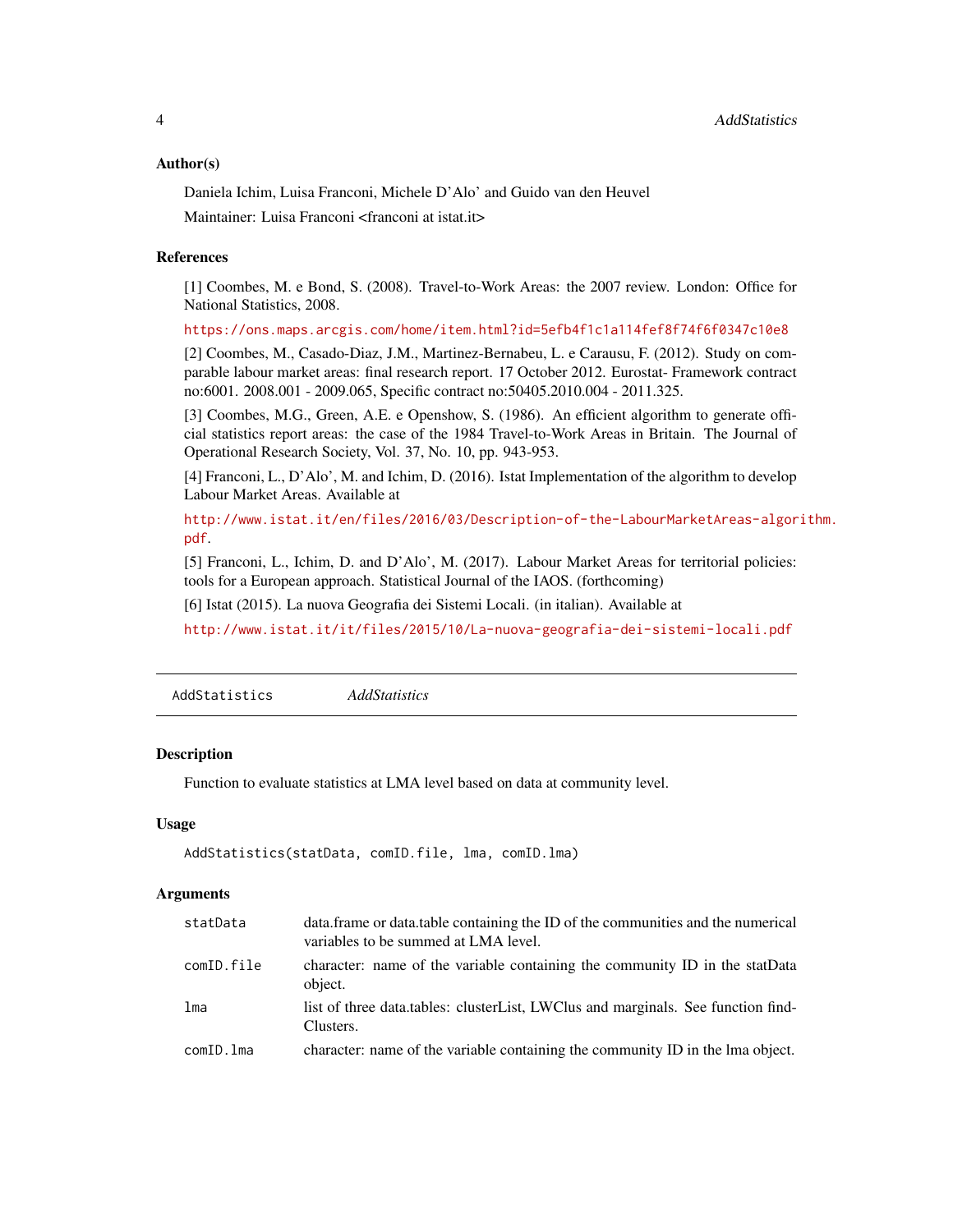# <span id="page-4-0"></span>AssignLmaName 5

# Details

This function can be used in general to compute several statistics at LMA level provided data at community level is provided. This function sums the values at community level to obtain the corresponding value at LMA level.

#### Value

data.table containing the LMA ID and the summed numerical variables from statData.

#### Author(s)

Ichim, D., Franconi, L., D'Alo, M.

#### Examples

```
# compute population totals at LMA level from population values at community level.
out<- findClusters(LWCom=Brindisi, minSZ=1000,minSC=0.6667,tarSZ=10000,tarSC=0.75,
verbose=TRUE)
AddStatistics(shpBrindisi@data[,c("PRO_COM","POP2001")], "PRO_COM",out$lma,"community" )
```
AssignLmaName *AssignLmaName*

#### **Description**

Given the names of the original communities (elementary area or municipality) as input, this function assigns the name to each labour market area given its code. The assigned LMA name corresponds to the name of the community having the highest number of jobs (incoming commuters) among all the communities in the corresponding LMA. If more than one community shares the maximum number of jobs, the first one is taken. In order to differ the community name by the LMA with the same name, the community is expressed as first letter in uppercase and the remaining letters in lowercase, whereas the LMA name is all in uppercase.

#### Usage

AssignLmaName(LWCom,lma,ComNames)

#### Arguments

| LWCom    | data frame/data.table of commuting data (see for example Sardinia).                                                                                                                        |
|----------|--------------------------------------------------------------------------------------------------------------------------------------------------------------------------------------------|
| lma      | list of three data tables. It is the output of the function find Clusters. It contains<br>the three data.tables cluster List, LWClus, marginals.                                           |
| ComNames | data frame/data.table containing two variables: code, integer representing the<br>id of the community and com.name, character containing the community name.<br>The code must be positive. |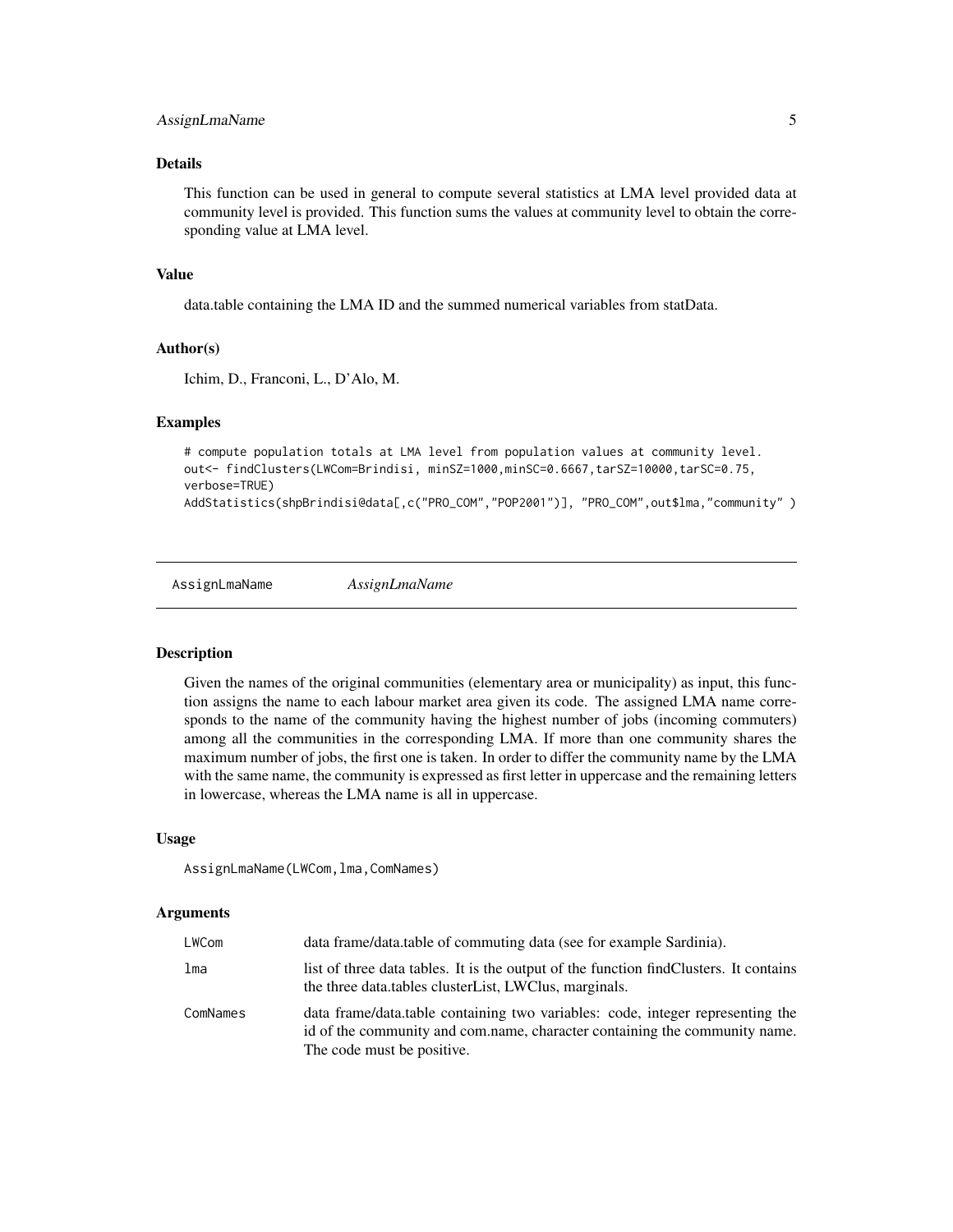# <span id="page-5-0"></span>Value

lma list of three data.tables. It contains the three data.table clusterList, LWClus, marginals with the new added columns related to the names of the communities and their corresponding labour market areas. The added columns are character type. In clusterList the new variables are com.name, lma.name, in LWCom the variables are lma.name.live, lma.name.work and in marginals the new added variable is lma.name.

#### Author(s)

Daniela Ichim, Luisa Franconi and Michele D'Alo'

# See Also

findClusters

AssignSingleComToSingleLma

*AssignSingleComToSingleLma*

# Description

This function assigns a community to a given labour market area. It simulates a manual assignment. It might be used inside the fine tuning process.

#### Usage

AssignSingleComToSingleLma(lma,comID,lmaID,dat)

#### **Arguments**

| lma   | The partition to be modified. A list of three components named: clusterList,<br>LWClus and marginals, respectively. See the output of the findClusters function. |
|-------|------------------------------------------------------------------------------------------------------------------------------------------------------------------|
| comID | The identifier of the community to be assigned.                                                                                                                  |
| lmaID | The identifier of the labour market area where comID has to be assigned.                                                                                         |
| dat   | The initial commuting matrix between communities. A data table containing the<br>variables community_live, community_work and amount.                            |

#### Value

The new labour market partition. A list of three components named:

| clusterList | A data table with three variables: community, cluster, residents      |
|-------------|-----------------------------------------------------------------------|
| LWClus      | A data table with three variables: cluster live, cluster work, amount |
| marginals   | A data table with three variables: cluster, amount live, amount work  |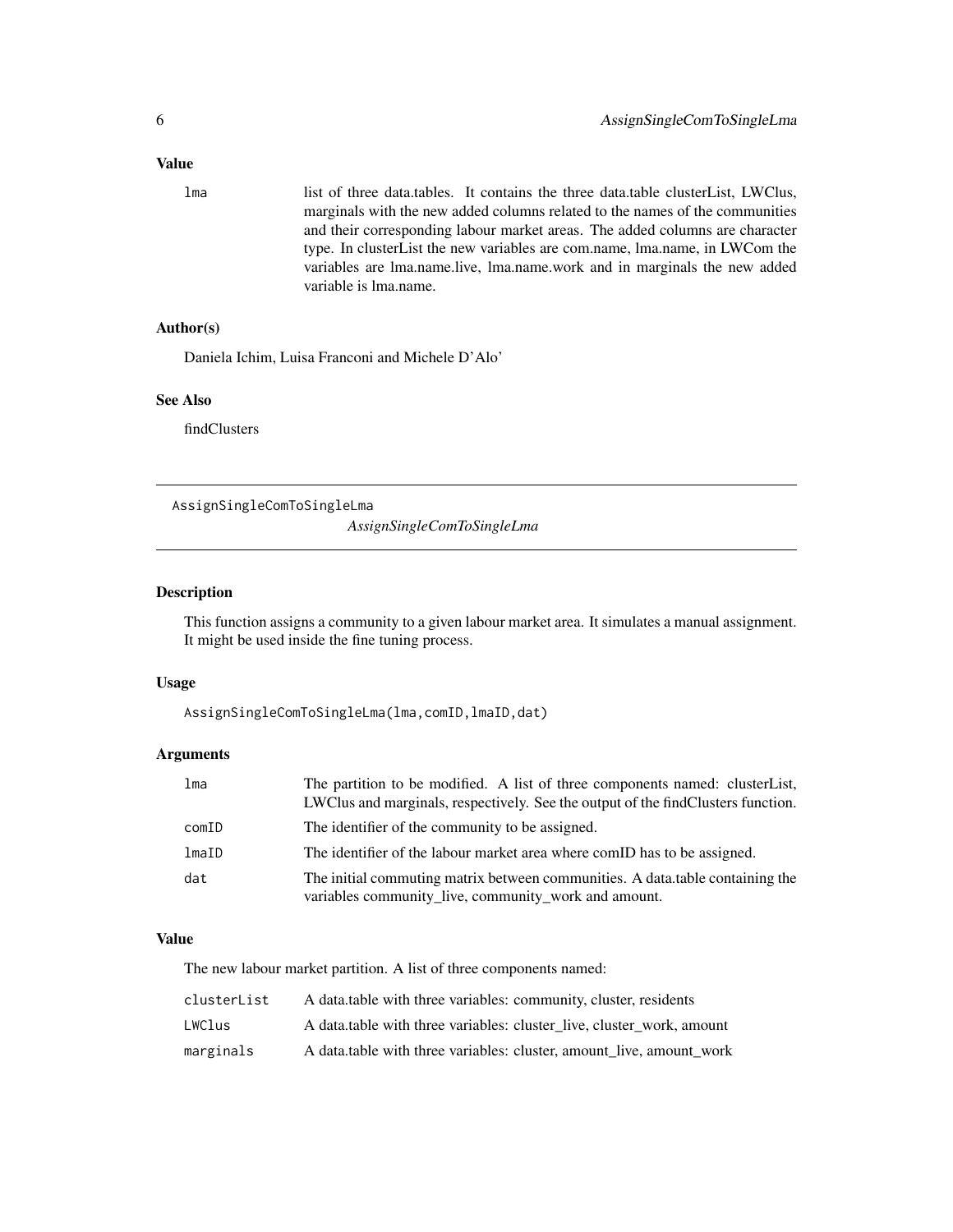## <span id="page-6-0"></span>BindPiecesLma 7

# Note

This function can be called before the call to the function AssignLmaName.

#### Author(s)

Daniela Ichim, Luisa Franconi and Michele D'Alo'

# See Also

findClusters

BindPiecesLma *BindPiecesLma*

# Description

This function (row) binds two local labour market areas structures. It deletes the communities that are registered twice (or more) in both structures. It deletes the communities that are not registered in the input flows data frame/data.frame. LMA Ids that are registered in both structures are deleted as well.

In case there are common LMA ids, those of input2 are summed to the maximum LMA id of input1.

#### Usage

BindPiecesLma(input1,input2,LWCom)

# Arguments

| input1 | list of three data.table: clusterList, LWClus and marginals. See function find-<br>Clusters.                                                                       |
|--------|--------------------------------------------------------------------------------------------------------------------------------------------------------------------|
| input2 | list of three data.table: clusterList, LWClus and marginals. See function find-<br>Clusters.                                                                       |
| LWCom  | data frame/data.table containing the commuting flows information. Three vari-<br>ables: community_live, community_work and amount. See function findClus-<br>ters. |

# Value

List of five components.

| com.twice.1       | numeric vector; communities ids that are registered twice (or more) in the first<br>input data structure                            |
|-------------------|-------------------------------------------------------------------------------------------------------------------------------------|
| com.twice.2       | numeric vector; communities ids that are registered twice (or more) in the sec-<br>ond input data structure                         |
| coms.not.in.flows |                                                                                                                                     |
|                   | numeric vector; communities ids that are registered in either input data struc-<br>tures, but not in the commuting flows data.table |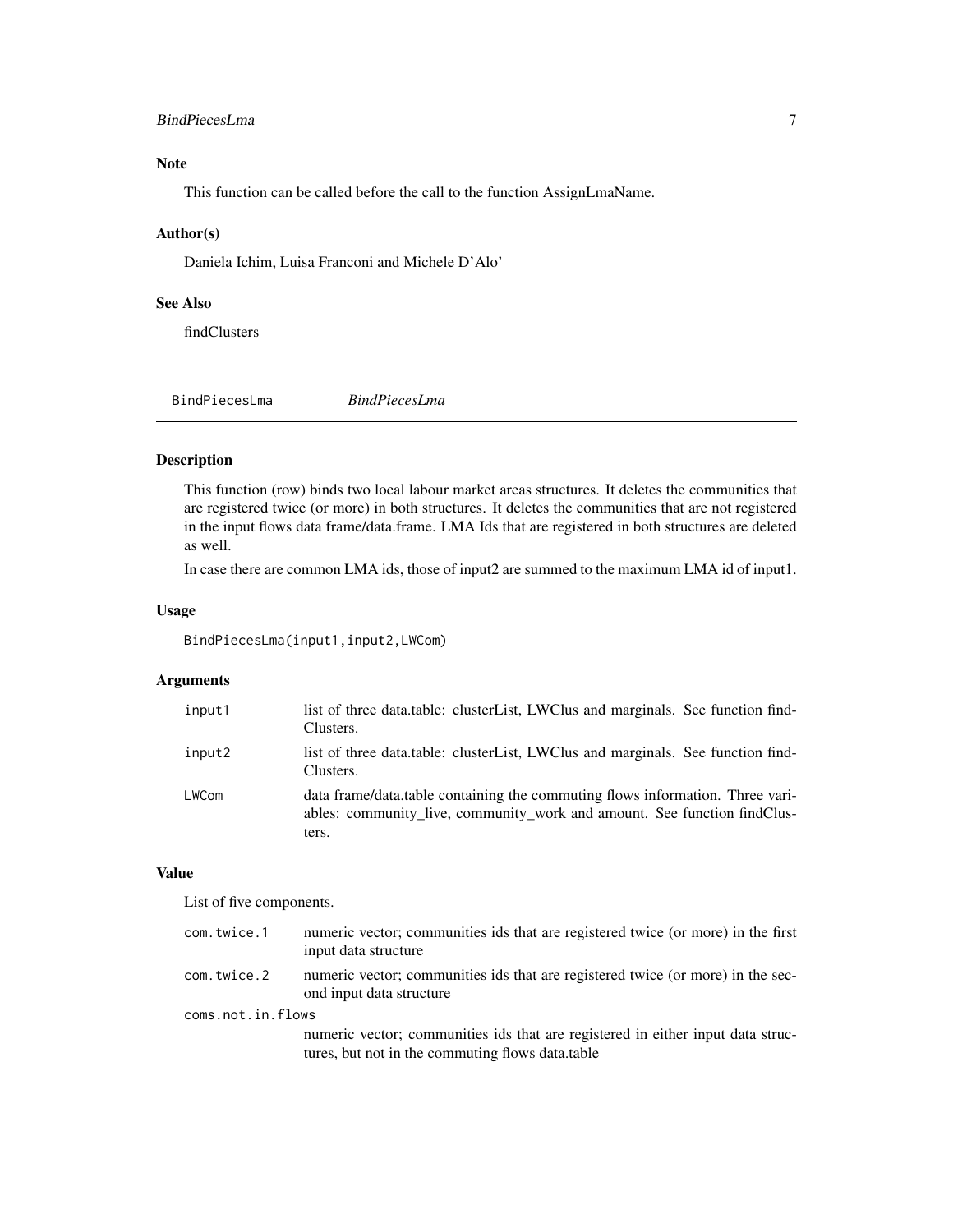<span id="page-7-0"></span>

| LMAtwice | numeric vector; LMA ids that are registered in both input data structures. These<br>LMAs are not included in the new structure.                                                          |
|----------|------------------------------------------------------------------------------------------------------------------------------------------------------------------------------------------|
| lma      | a list of three data.tables: clusterList, LWClus and marginals. Information on<br>commuters, residents and workers is computed using the input commuting flows<br>data frame/data.table. |

#### Author(s)

Daniela Ichim, Luisa Franconi and Michele D'Alo'

# See Also

findClusters

Brindisi *Brindisi*

#### Description

data frame/data.table containing the commuting flows between municipalities in Brindisi province from Italian Population Census (the complete data set http://www.istat.it/it/archivio/157423). Each row corresponds to an observation i.e. a flow and each column corresponds to a variable. The variables are: community\_live, community work and amount, in this order. The meaning of the variables is the following: community\_live, integer, id number of the community (elementary territorial unit) where the commuter/commuters live, community\_work, integer, containing the id number of the community (elementary territorial unit) where the commuter/commuters work and amount, numeric containing the number of commuter/commuters commuting between community\_live and community\_work (direction is important).

#### Usage

data(Brindisi)

#### Author(s)

Daniela Ichim, Luisa Franconi and Michele D'Alo'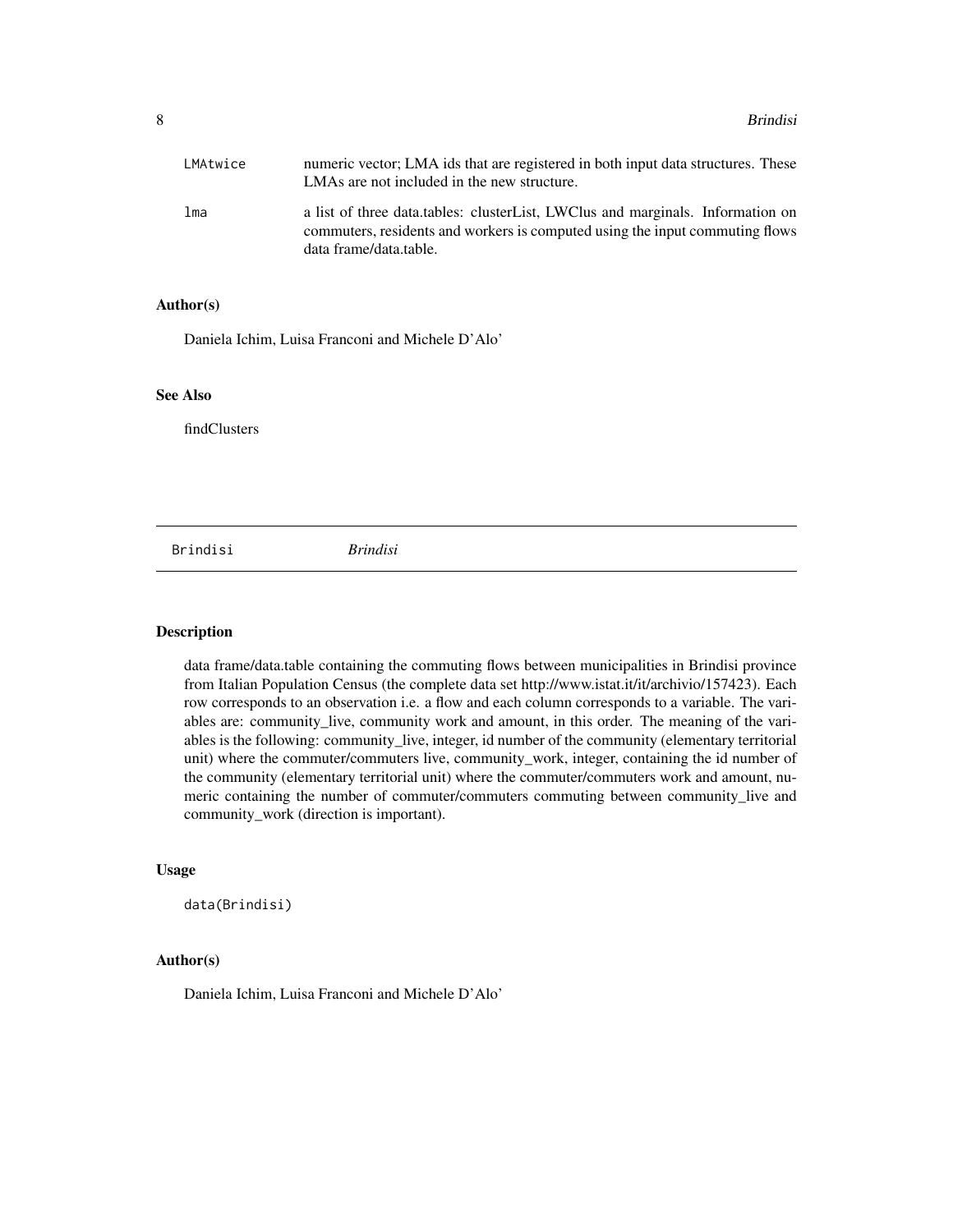<span id="page-8-0"></span>CompareLMAsStat *CompareLMAsStat*

# Description

This function computes several statistics to be used for comparing partitions, e.g. for parameter selection.

# Usage

CompareLMAsStat(list.lma,dat)

# Arguments

| list.lma | list of LMAs to be compared. Each component of the list is a list of at least two                                                                     |
|----------|-------------------------------------------------------------------------------------------------------------------------------------------------------|
|          | components: Ima and param (see the output of the function findCluster). The                                                                           |
|          | lma component is a list of three data.tables: clusterList, LWClus and marginals                                                                       |
|          | (the names should have not been assigned; otherwise use function DeleteL-                                                                             |
|          | maName). The param is a numeric vector containing the parameters of the<br>corresponding LMAs, <i>i.e.</i> minSZ, minSC, tarSZ, tarSC.                |
| dat      | data frame/data.table with the original commuting flows between communities.<br>It contains three columns: community_live, community_work and amount. |

#### Value

A matrix containing the quality statistics computed by the StatClusterData function.

# Author(s)

Daniela Ichim, Luisa Franconi, Michele D'Alo'

# See Also

findClusters, StatClusterData

copyClusterData *copyClusterData*

# Description

This function copies (in data.table parlance) the three components of lma, i.e. clusterList, LWClus and marginals. See function findClusters.

#### Usage

copyClusterData(lma)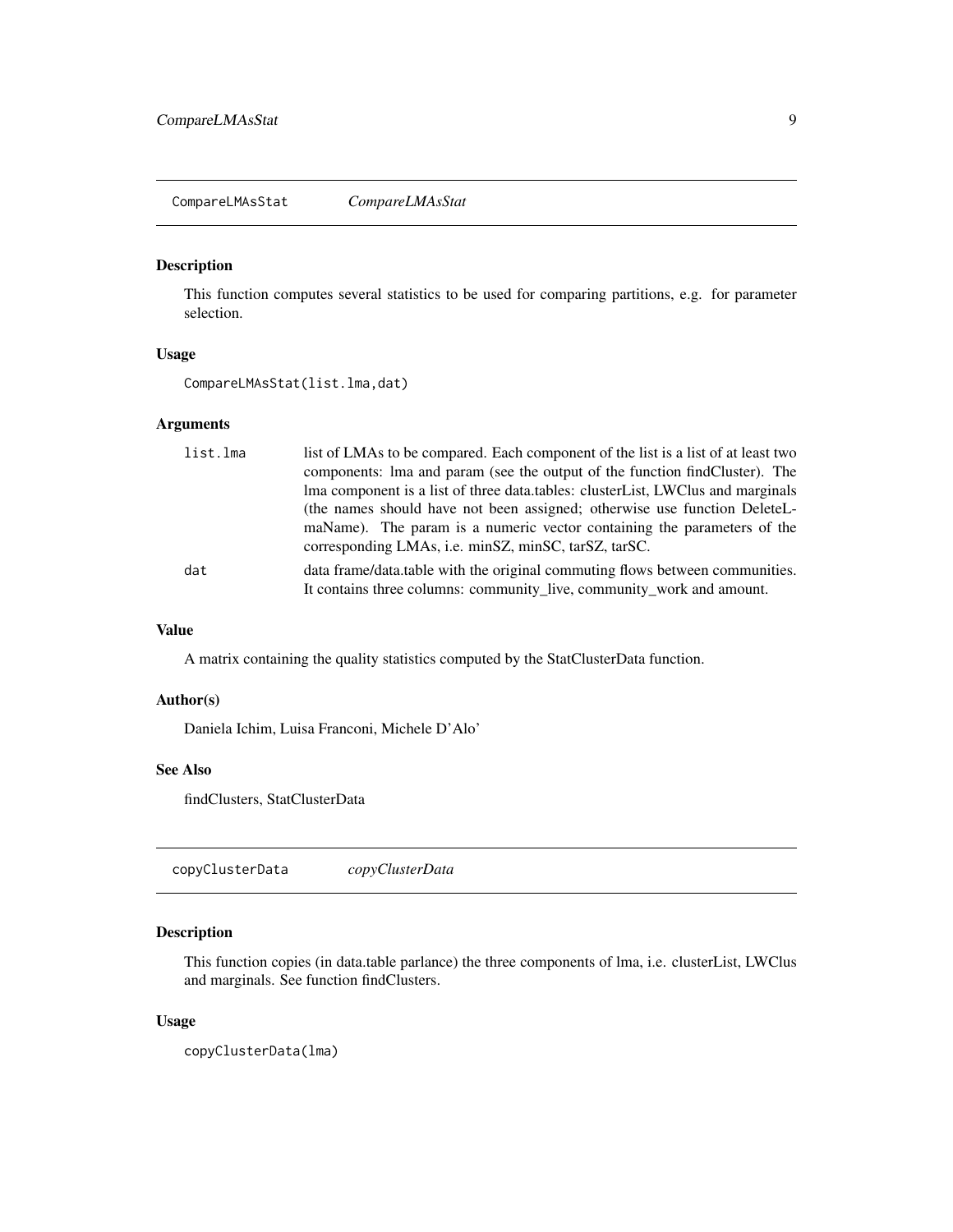#### <span id="page-9-0"></span>Arguments

lma list of three data.tables: clusterList, LWClus and marginals. See function find-Clusters.

#### Value

list of three. It contains the three data tables clusterList, LWClus, marginals. They are copies of the input data.tables.

#### Author(s)

Daniela Ichim, Luisa Franconi and Michele D'Alo'

#### See Also

findClusters

CreateClusterData *CreateClusterData*

# Description

This function creates a labour market areas structure, i.e. a list of three data.tables: clusterList, LWClus and marginals given a set of commuting data.

# Usage

CreateClusterData(LWCom,residents=NULL)

# Arguments

| LWCom     | input data frame/data.table of commuting data (see for example Sardinia).                                                                                                                                                                                                                                                                            |
|-----------|------------------------------------------------------------------------------------------------------------------------------------------------------------------------------------------------------------------------------------------------------------------------------------------------------------------------------------------------------|
| residents | A data table with two columns: Code and residents. Code is the community Id<br>while residents represents the amount of occupied persons living in the commu-<br>nity. If NULL, the residents data table is computed using the commuting flows<br>dataset. The missing values are not allowed: communities with no residents<br>present zero values. |

# Details

If needed, the fictitious community (see Franconi, D'Alo' and Ichim, 2016 for definition and details) should be a-priori included in both residents and commuting flows datasets.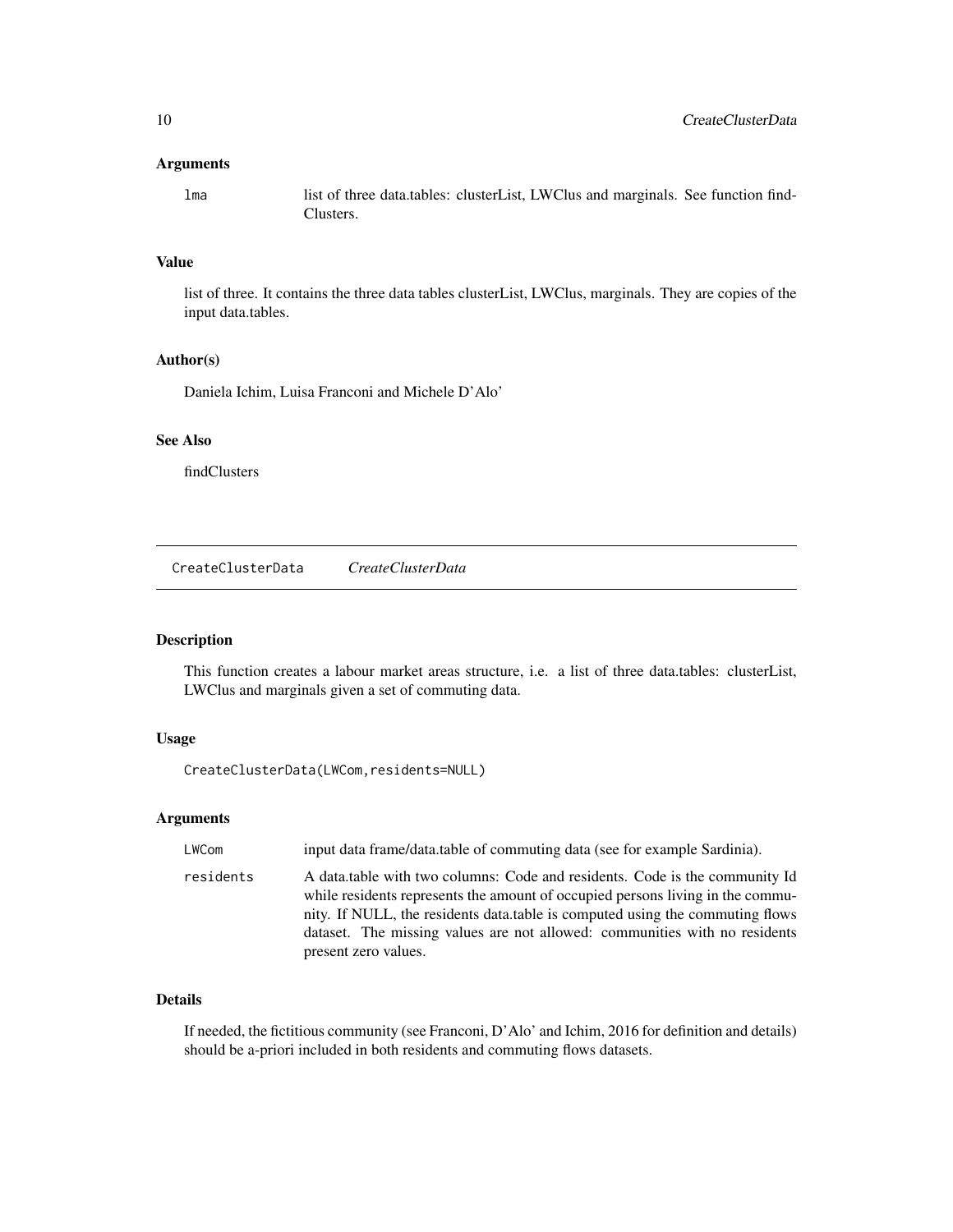# <span id="page-10-0"></span>CreateLMAShape 11

# Value

A list of three components:

| clusterList: | data.table with three variables: community, cluster and residents. Each commu-<br>nity is assigned to a cluster. The clusters ID is a numerical sequential vector,<br>generated independently on the community IDs values. |
|--------------|----------------------------------------------------------------------------------------------------------------------------------------------------------------------------------------------------------------------------|
| LWClus:      | a data table representing the commuting flows between clusters. The three vari-<br>ables are cluster live, cluster work and amount                                                                                         |
| marginals:   | a data table representing the cluster characteristics. The three variables are clus-<br>ter, amount live (residents) and amount work (workers).                                                                            |

#### Author(s)

Daniela Ichim, Luisa Franconi and Michele D'Alo'

#### References

[1] Franconi, L., D'Alo', M. and Ichim, D. (2016). Istat Implementation of the algorithm to develop Labour Market Areas. Available at

[http://www.istat.it/en/files/2016/03/Description-of-the-LabourMarketAreas-algor](http://www.istat.it/en/files/2016/03/Description-of-the-LabourMarketAreas-algorithm.pdf)ithm. [pdf](http://www.istat.it/en/files/2016/03/Description-of-the-LabourMarketAreas-algorithm.pdf).

#### See Also

findClusters

CreateLMAShape *CreateLMAShape*

# Description

Starting from the communities shape files, the function creates the shape files of labour market areas.

# Usage

CreateLMAShape(lma,comIDs,lmaIDs,shp\_com,dsn,shp\_com\_name,id\_shp\_com,outd,outf,bf,po)

#### Arguments

| lma    | List (three data.tables) containing all defining information of the LMAs. See                                          |
|--------|------------------------------------------------------------------------------------------------------------------------|
|        | the output of the function find Clusters. The names of the clusters have been<br>assigned, see AssignLmaName function. |
| comIDs | Name of the variable containing the community identifier in the lma input.                                             |
| lmaIDs | Name of the variable containing the labour market areas identifier in the lma<br>input.                                |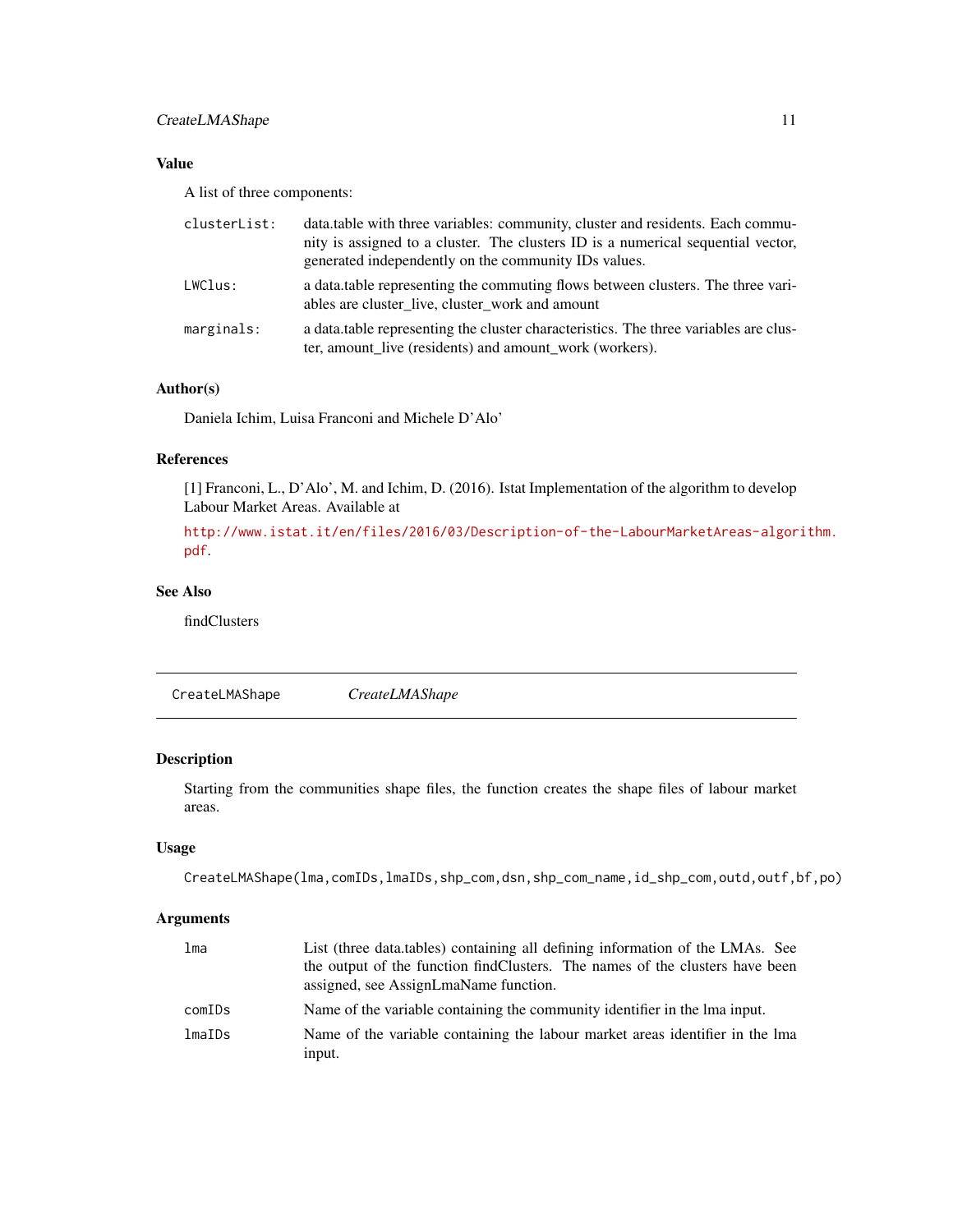| shp_com      | Spatial polygon (R object) containing the shape file of the communities. De-<br>faults to NULL. In case both shp_com and shp_com_name are provided, only<br>the first one is considered.                                                                                                                                                                                             |
|--------------|--------------------------------------------------------------------------------------------------------------------------------------------------------------------------------------------------------------------------------------------------------------------------------------------------------------------------------------------------------------------------------------|
| dsn          | character; data source name specifying the directory (path) in which the shp_com_name<br>file is stored.                                                                                                                                                                                                                                                                             |
| shp_com_name | character; the file name of the communities shape file. Defaults to NULL. In<br>case both shp_com and shp_com_name are provided, only the first one is con-<br>sidered.                                                                                                                                                                                                              |
| id_shp_com   | character; name of the variable containing the communities identifier in the<br>shp_com object or in the shp_com_name file.                                                                                                                                                                                                                                                          |
| outd         | character. The path where to save the shape files. Defaults to NULL.                                                                                                                                                                                                                                                                                                                 |
| outf         | character. The file name where to save the shape files. Defaults to NULL. If it<br>is provided, the outdir should be provided, too.                                                                                                                                                                                                                                                  |
| bf           | character. The bmpfile file name (including the path) of the bitmap file where to<br>save the cartographic map of the communities and labour market areas together.<br>Defaults to NULL.                                                                                                                                                                                             |
| po           | Graphical parameters (plot_opt) to be used when bmpfile is not NULL. The<br>parameters are: background colour of the map, line width of the lma borders,<br>line type of the lma borders, lma names color, line width for the lma names, line<br>type for the lma names, cex factor for the lma names, font for the lma names.<br>Defaults to c("green", 1, 2, "red", 1, 2, 0.8, 2). |
|              |                                                                                                                                                                                                                                                                                                                                                                                      |

# Value

A list of three components:

| shp_lma                 | spatial polygon containing the shape file of lma                                                                                                                                                                                                                                           |
|-------------------------|--------------------------------------------------------------------------------------------------------------------------------------------------------------------------------------------------------------------------------------------------------------------------------------------|
| comID.in.LMA.not.in.SHP |                                                                                                                                                                                                                                                                                            |
|                         | vector of communities registered in lma but not in the input shape object/file.                                                                                                                                                                                                            |
| comID.in.SHP.not.in.LMA |                                                                                                                                                                                                                                                                                            |
|                         | $\sim$ 0 $\sim$ 1 1 1 $\sim$ 1 $\sim$ 1 $\sim$ 1 $\sim$ 1 $\sim$ 1 $\sim$ 1 $\sim$ 1 $\sim$ 1 $\sim$ 1 $\sim$ 1 $\sim$ 1 $\sim$ 1 $\sim$ 1 $\sim$ 1 $\sim$ 1 $\sim$ 1 $\sim$ 1 $\sim$ 1 $\sim$ 1 $\sim$ 1 $\sim$ 1 $\sim$ 1 $\sim$ 1 $\sim$ 1 $\sim$ 1 $\sim$ 1 $\sim$ 1 $\sim$ 1 $\sim$ 1 |

vector of communities registered in the input shape object/file but not in the lma.

# Note

This function has to be applied on a labour market partition whose names are assigned. Please note that if the option of providing an output file is activated then the usage of an existing file name in the selected outdir will generate an error.

# Author(s)

Daniela Ichim, Luisa Franconi and Michele D'Alo'

# See Also

findClusters, AssignLmaName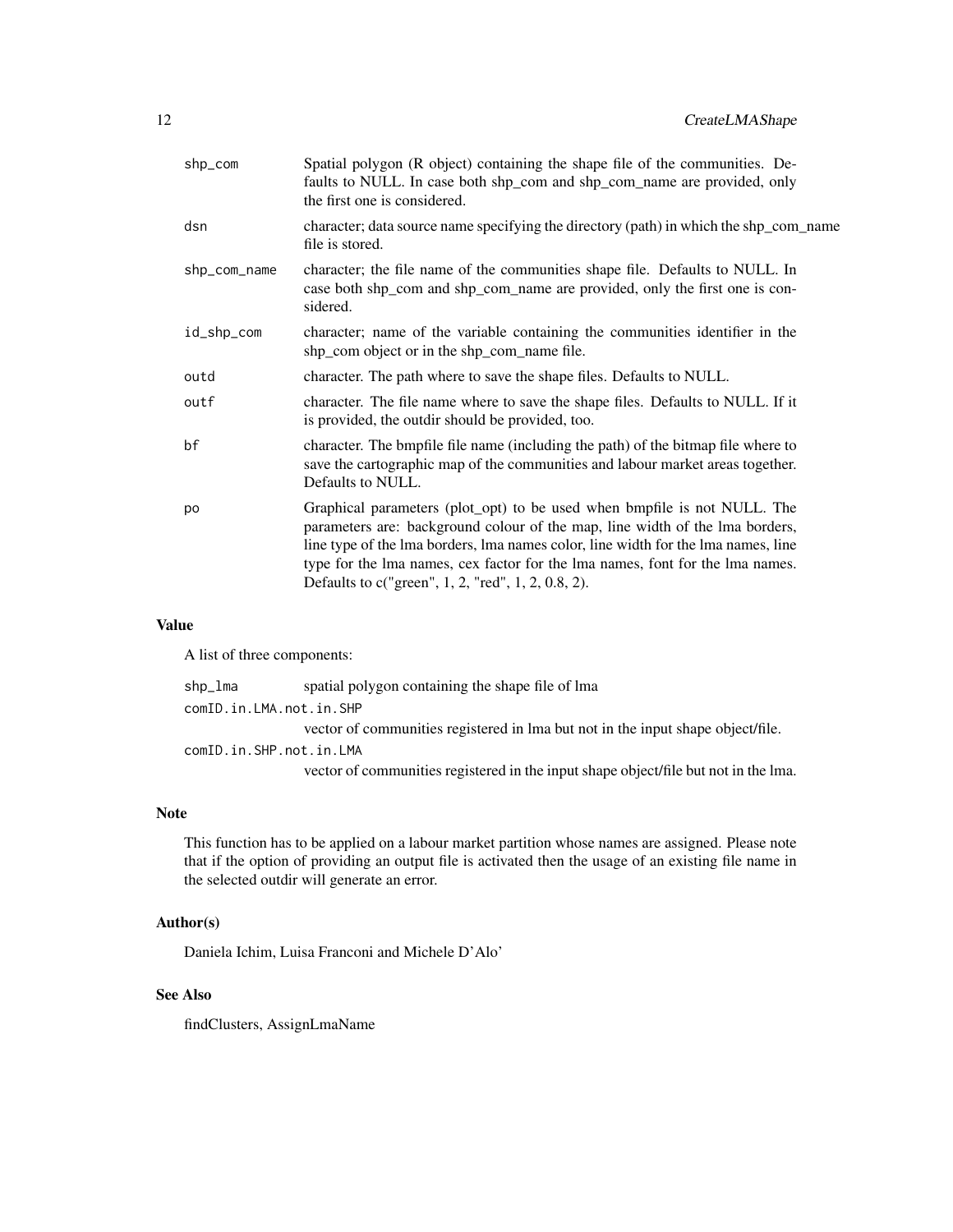<span id="page-12-0"></span>DeleteLmaName *DeleteLmaName*

## Description

This function deletes the variables corresponding to names of communities and clusters.

#### Usage

```
DeleteLmaName(lma)
```
# Arguments

lma list of three data.tables: clusterList, LWClus and marginals. See function find-Clusters.

#### Value

list of three. It contains the three data.tables clusterList, LWClus, marginals. From clusterList the deleted variables are com.name, lma.name, from LWCom the deleted variables are lma.name.live, lma.name.work and from marginals the deleted variable is lma.name.

# Author(s)

Daniela Ichim, Luisa Franconi, Michele D'Alo'

#### See Also

findClusters

determineCohesion *determineCohesion*

# Description

Computes the cohesion matrix.

# Usage

determineCohesion(LWClus, marginals)

# Arguments

| LWClus    | data table containing the flows between the clusters.                          |
|-----------|--------------------------------------------------------------------------------|
| marginals | data table containing the main characteristics of the current set of clusters. |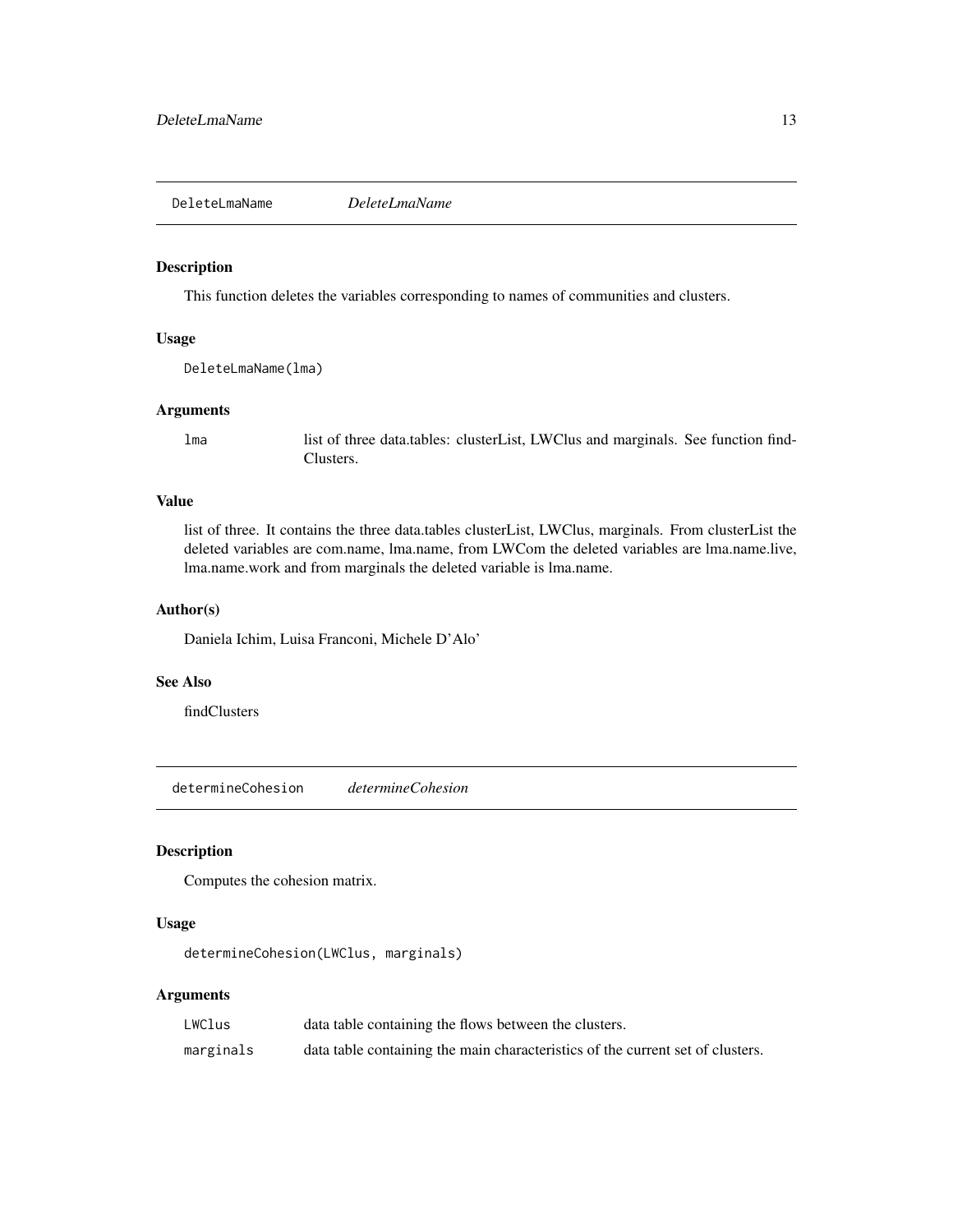# <span id="page-13-0"></span>Value

The cohesion matrix between clusters.

#### Note

This function is called and used internally by the main function findClusters through the function determineRegroupList.

#### Author(s)

Daniela Ichim, Luisa Franconi, Michele D'Alo' and Guido van den Heuvel

#### References

[1] Coombes, M.G., Green, A.E. and Openshow, S. (1986). An efficient algorithm to generate official statistics report areas: the case of the 1984 Travel-to-Work Areas in Britain. The Journal of Operational Research Society, Vol. 37, No. 10, pp. 943-953.

[2] Franconi, L., D'Alo' M. and Ichim, D. (2016). Istat implementation of the algorithm to develop Labour Market Areas.

#### See Also

determineRegroupList

determineRegroupList *determineRegroupList*

## Description

This function determines, for each cluster in LWClus, the cluster with which that cluster is most closely associated. First the cohesion between all pairs of clusters is calculated; then the cohesion is sorted for each cluster and only the last (i.e., highest) one is selected.

# Usage

determineRegroupList(LWClus, marginals)

#### Arguments

| LWClus    | data table containing the flows between the clusters.          |
|-----------|----------------------------------------------------------------|
| marginals | data table containing the main characteristics of the cluster. |

# Details

This function determines, for each pair of cluster in LWClus, the cohesion; then it is sorted and only the last (i.e., highest) one is selected. The highest value it associated with the dominant cluster for the dissolved cluster.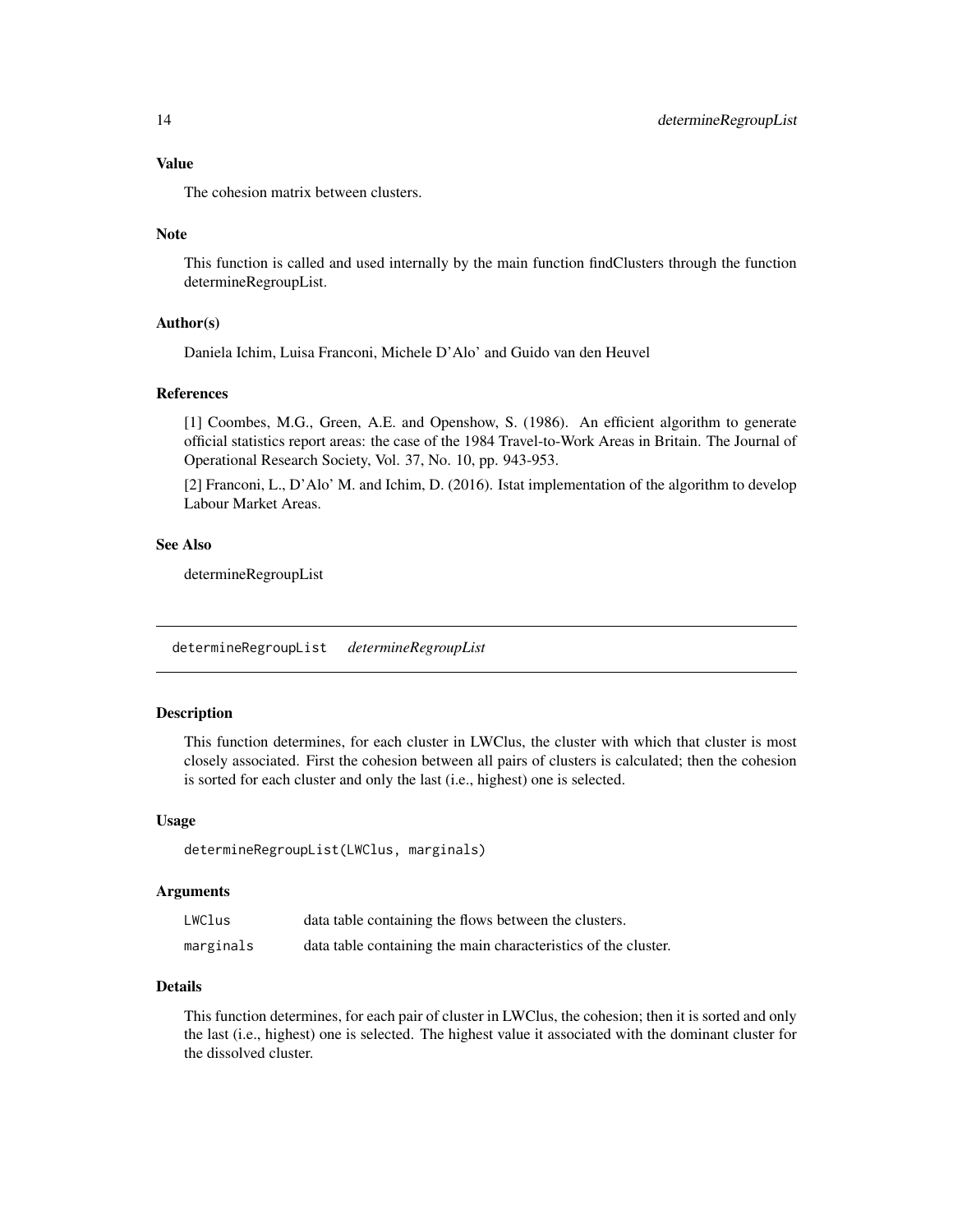# <span id="page-14-0"></span>dissolveCluster 15

# Value

Integer: the candidate cluster identifier.

#### Note

This function is called and used internally by the main function findClusters.

# Author(s)

Daniela Ichim, Luisa Franconi, Michele D'Alo' and Guido van den Heuvel

#### References

[1] Franconi, L., D'Alo' M. and Ichim, D. (2016). Istat implementation of the algorithm to develop Labour Market Areas.

#### See Also

findClusters

dissolveCluster *dissolveCluster*

#### Description

This function dissolves a selected cluster into its constituent communities. Such communities are given temporary cluster IDs. Then clusterList is updated with the temporary IDs and the number of commuters (LWClus) and the cluster structure (marginals) are recomputed.

# Usage

dissolveCluster(clusterData, cluster, LWCom)

# Arguments

| clusterData | list of 3 data tables defining all the elements of the current set of clusters.            |
|-------------|--------------------------------------------------------------------------------------------|
| cluster     | integer: id of the selected cluster to be dissolved into its constituent communi-<br>ties. |
| LWCom       | data frame/data.table containing the commuting data.                                       |

# Value

| clusterData | list of 3 data tables defining all the elements of the current set of clusters. The |  |
|-------------|-------------------------------------------------------------------------------------|--|
|             | ID includes negative values corresponding to the dissolved cluster.                 |  |

# Note

This function is called and used internally by the main function findClusters.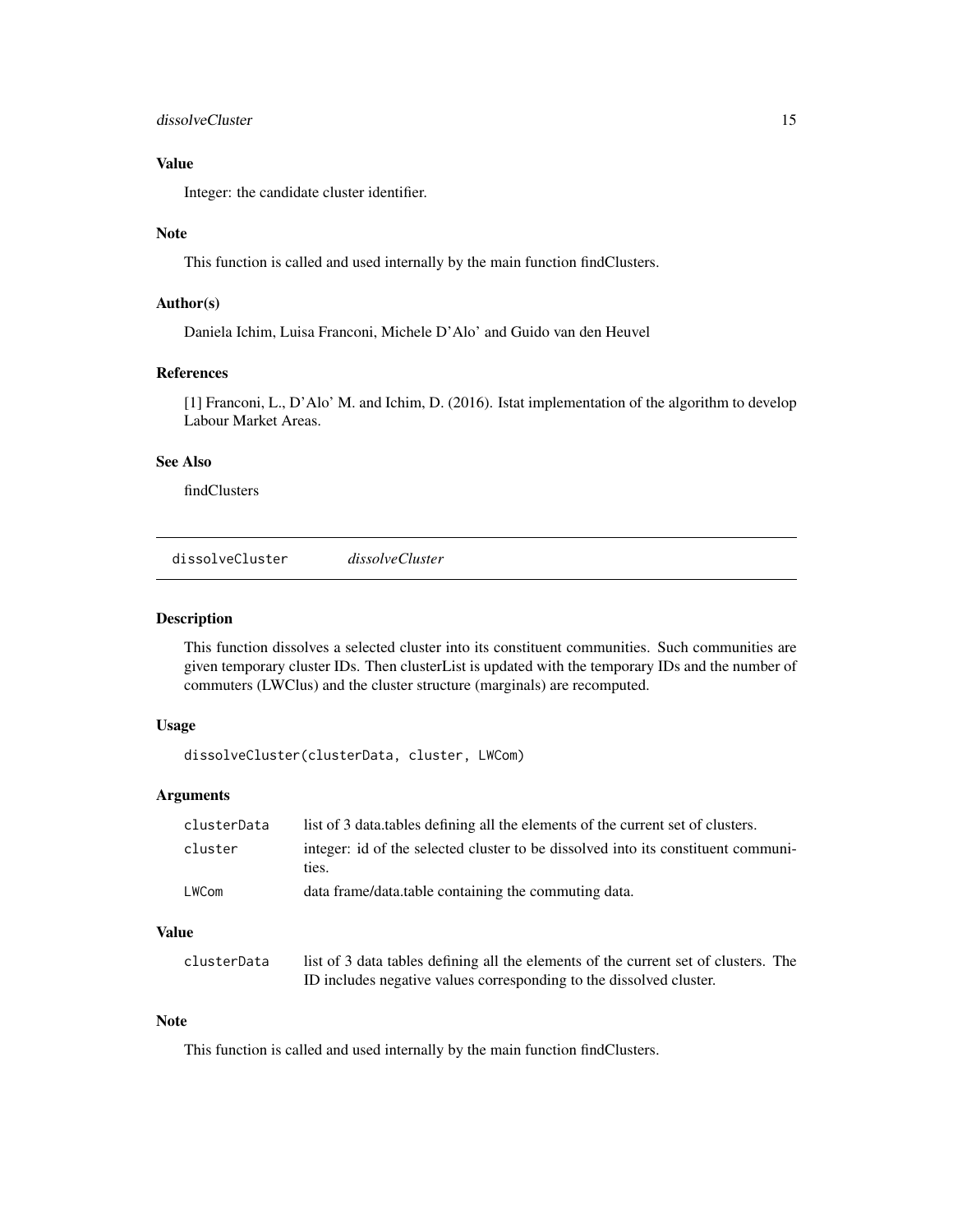#### <span id="page-15-0"></span>Author(s)

Daniela Ichim, Luisa Franconi, Michele D'Alo and Guido van den Heuvel

# References

[1] Franconi, L., D'Alo' M. and Ichim, D. (2016). Istat implementation of the algorithm to develop Labour Market Areas.

# See Also

findClusters

dissolveClusterSel *dissolveClusterSel*

# Description

This function dissolves a selected cluster into its constituent communities. Such communities are given temporary cluster IDs. Then clusterList is updated with the temporary IDs and the number of commuters (LWClus) and the cluster structure (marginals) are recomputed.

#### Usage

dissolveClusterSel(clusterData, cluster, lwcom)

# Arguments

| clusterData | list of 3 data tables defining all the elements of the current set of clusters.            |
|-------------|--------------------------------------------------------------------------------------------|
| cluster     | integer: id of the selected cluster to be dissolved into its constituent communi-<br>ties. |
| lwcom       | data frame/data.table containing the selected commuting data.                              |

# Value

| clusterData | list of 3 data tables defining all the elements of the current set of clusters. The |  |
|-------------|-------------------------------------------------------------------------------------|--|
|             | ID includes negative values corresponding to the dissolved cluster.                 |  |

## Note

This function is called and used internally by the main function findClusters.

# Author(s)

Daniela Ichim, Luisa Franconi, Michele D'Alo and Guido van den Heuvel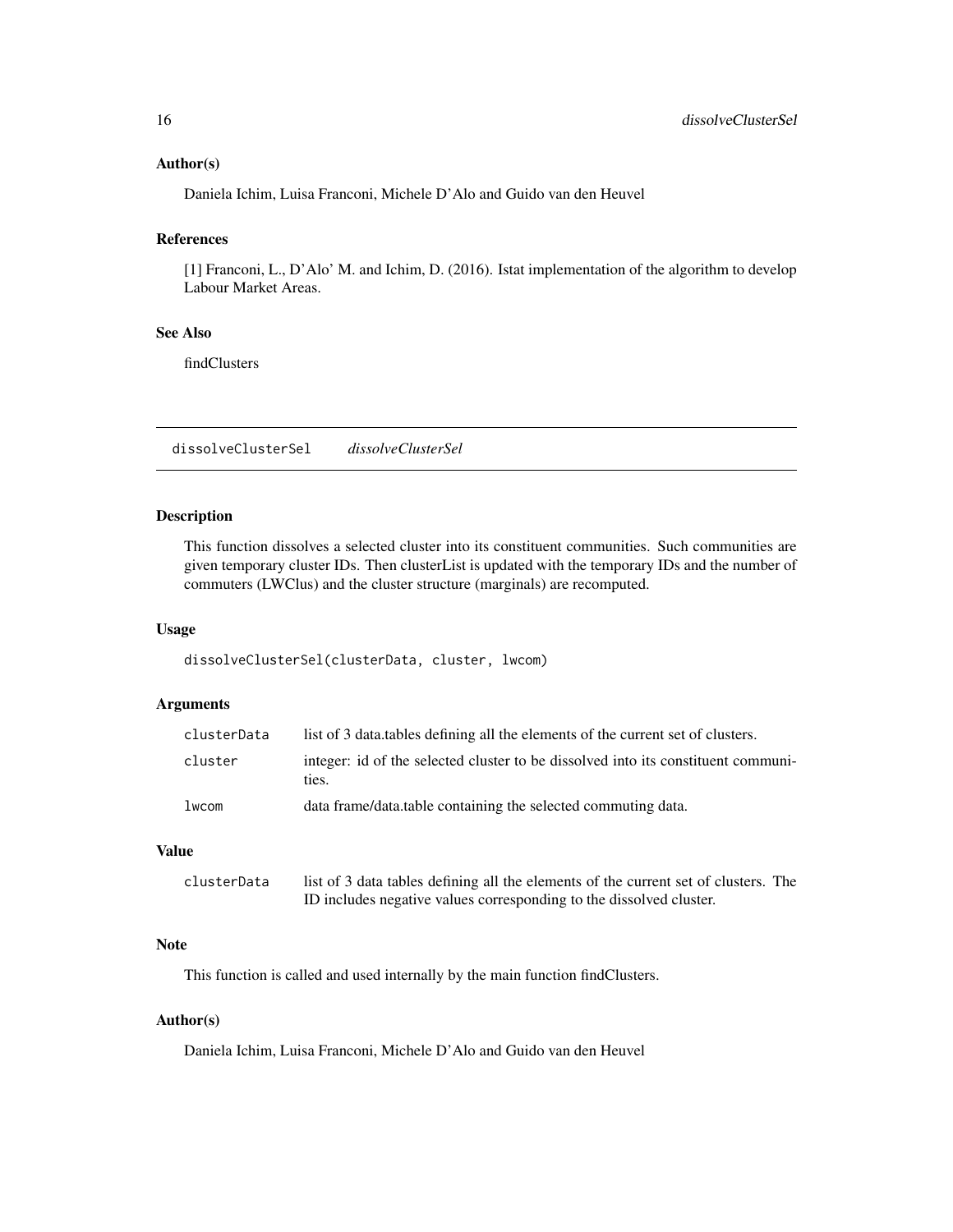# <span id="page-16-0"></span>EqualLmaPartition 17

# References

[1] Franconi, L., D'Alo' M. and Ichim, D. (2016). Istat implementation of the algorithm to develop Labour Market Areas.

# See Also

findClusters

EqualLmaPartition *EqualLmaPartition*

# Description

This function tests whether two partitions are equal.

# Usage

EqualLmaPartition(lma1, lma2)

# Arguments

| lma1 | List (three components) containing all defining information of the partition. The<br>cluster List component should contain variables community and LMA. See find-<br>Clusters function.                                   |
|------|---------------------------------------------------------------------------------------------------------------------------------------------------------------------------------------------------------------------------|
| lma2 | List (three components) containing all defining information of the partition to<br>be compared with the previous one. The cluster List component should contain<br>variables community and LMA.See findClusters function. |

#### Value

A logical value.

# Author(s)

Daniela Ichim, Luisa Franconi, Michele D'Alo'

# See Also

findClusters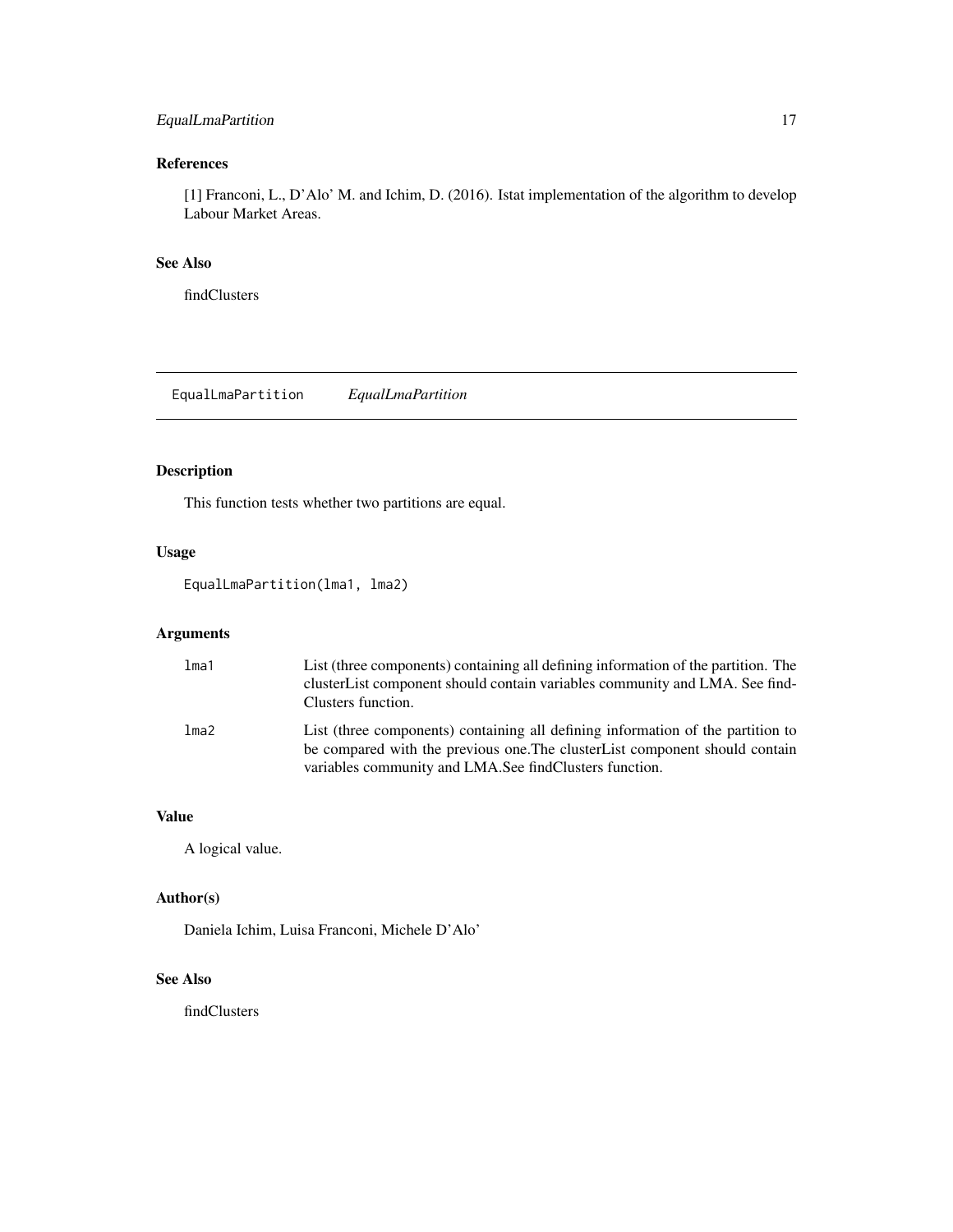<span id="page-17-0"></span>findClusters *findClusters*

#### Description

This function builds labour market areas (LMAs) starting from commuting data between communities i.e. elementary territorial units (municipalities, census output areas, provinces, etc.). The function implements the algorithm described in Coombes and Bond (2008) according to the implementation detailed in Franconi, D'Alo' and Ichim (2016).

#### Usage

```
findClusters(LWCom, minSZ, minSC, tarSZ, tarSC,
verbose = F, sink.output = NULL, trace=NULL,
PartialClusterData=NULL, idcom_type=NULL)
```
#### Arguments

| LWCom       | data frame/data.table containing the commuting data. Each row corresponds to<br>an observation i.e. a flow and each column corresponds to a variable. The vari-<br>ables are named: "community_live", integer contains the id number of the ele-<br>mentary zone of residence, "community_work", integer, contains the id number<br>of the working community (elementary zone of work), "amount", integer/numeric<br>contains the number of commuters commuting between the "community_live"<br>and the "community_work" (direction is important). Missing values (NAs) are<br>not allowed. The community id must be positive. Only positive flows are present<br>in the data frame. See Sardinia. |
|-------------|----------------------------------------------------------------------------------------------------------------------------------------------------------------------------------------------------------------------------------------------------------------------------------------------------------------------------------------------------------------------------------------------------------------------------------------------------------------------------------------------------------------------------------------------------------------------------------------------------------------------------------------------------------------------------------------------------|
| minSZ       | integer specifying the parameter containing the acceptable minimum size of an<br>area in terms of occupied persons. Must be positive.                                                                                                                                                                                                                                                                                                                                                                                                                                                                                                                                                              |
| minSC       | numeric in the interval $(0,1)$ specifying the parameter representing the accept-<br>able minimum self-containment of an area. Usually values range from 0.6 to<br>0.7.                                                                                                                                                                                                                                                                                                                                                                                                                                                                                                                            |
| tarSZ       | integer specifying the parameter containing the target size of an area in terms of<br>occupied persons. It must be greater than minSZ.                                                                                                                                                                                                                                                                                                                                                                                                                                                                                                                                                             |
| tarSC       | numeric in the interval $(0,1)$ specifying the parameter representing the target self<br>containment of an area. It must be greater than minSZ. Usually values range<br>$0.75$ to $0.9$ .                                                                                                                                                                                                                                                                                                                                                                                                                                                                                                          |
| verbose     | logical. If TRUE the iteration number and the minimum validity are printed on<br>the screen together with warning messages. Default is FALSE.                                                                                                                                                                                                                                                                                                                                                                                                                                                                                                                                                      |
| sink.output | character string containing the name of the .txt file that will contain optional<br>information for each iteration of the algorithm. Default is NULL i.e. the sink<br>function is not activated.                                                                                                                                                                                                                                                                                                                                                                                                                                                                                                   |
| trace       | integer. If not NULL (default value) and if the number of (internal) iterations is<br>multiple of it, an intermediate output is saved in the file intermclusterData.Rdata<br>in the current working directory. The intermediate output is a list of two ele-<br>ments: a clusterData object and the vector of parameters.                                                                                                                                                                                                                                                                                                                                                                          |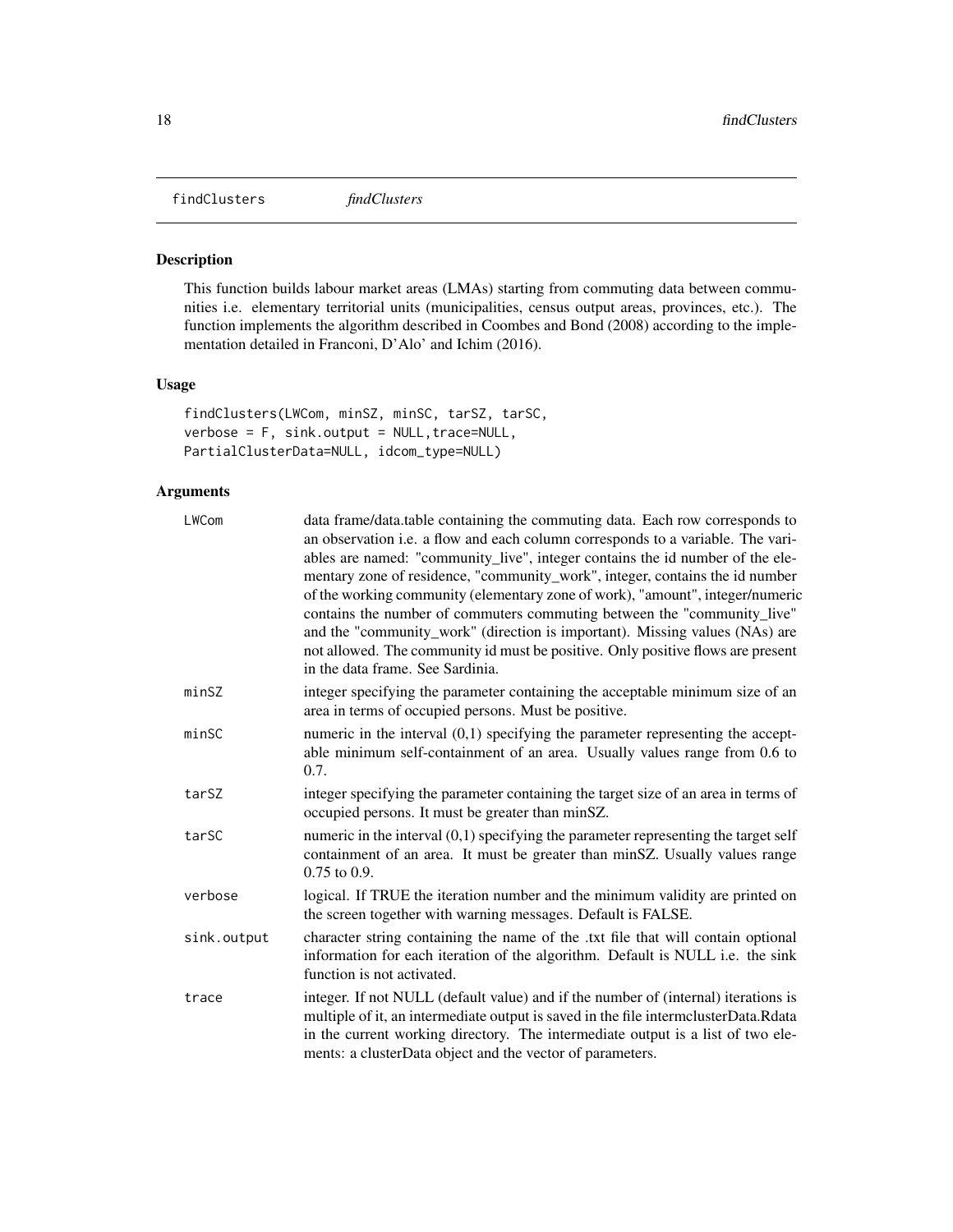#### findClusters 19

#### PartialClusterData

|            | labour market areas structure (clusterData) representing the starting point of the<br>iterative algorithm.                                                                                                                                                                                                                                                                   |
|------------|------------------------------------------------------------------------------------------------------------------------------------------------------------------------------------------------------------------------------------------------------------------------------------------------------------------------------------------------------------------------------|
|            | The labour market areas structure is a list of three components: clusterList<br>(whose variables are: community, cluster and residents), LWClus (variables:<br>cluster_live, cluster_work and amount) and marginals (variables: cluster, amount_live<br>and amount work). Defaults to NULL.<br>If it is not NULL, the information related to the process used to derive this |
|            | structure is not registered in the output of the function).                                                                                                                                                                                                                                                                                                                  |
| idcom_type | character. If not NULL (default value) the identification code of the community<br>is a character and not an integer.                                                                                                                                                                                                                                                        |

#### Value

The output of the function is a list of lists with components:

lma List of three data.tables: it contains all the information on the partitioning of the initial communities stemming from the input data frame LWCom into a set of labour market areas. Each data frame contains a dimension of the partition: the initial list of communities (municipalities or elementary areas), the relationships between the labour market areas and their structural characteristics.

> Please note that in the current version, if the reserve.list is empty, the list lma will still contain a cluster with ID equal to zero.

The three data.tables are:

clusterList: data.table containing the allocation of each community to the corresponing Labour Market Areas (LMA). It includes three variables: *community*, integer containing the id of the community, *cluster*, integer containing the id of the labour market areas, and *residents*, integer/numeric containing the number of commuters who are residents in the corresponding community.

LWClus: data.table containing the flows between the LMA. It includes three variables: *cluster live*, integer representing the id number of the labour market area of residence, *cluster\_work*, integer representing the id number of the labour market area of work and *amount*, numeric representing the number of employee commuting from cluster\_live to cluster\_work (the direction is important).

marginals: data.table containing the main characteristics of the labour market areas. The variables representing such characteristics are: *cluster*, integer containing the id number of the labour market area, *amount\_live* numeric, number of employees who are residents in the LMA (i.e. who live in the LMA), *amount\_work* numeric, number of employees working in LMA regardless of where they live (this variable is also known as workers or jobs).

- lma.before0 List with the same structure as lma (above) containing the result of the algorithm before the assignment of the communities belonging to the reserve list to the dominating labour market areas (if it exists). The reserve list is the LMA with id=0. The communities belonging to it can be investigated through the data.table clusterList.
- reserve.list List of lists. Communities that do not improve the value of the validity when assigned to the dominating cluster or that do not have a dominating cluster are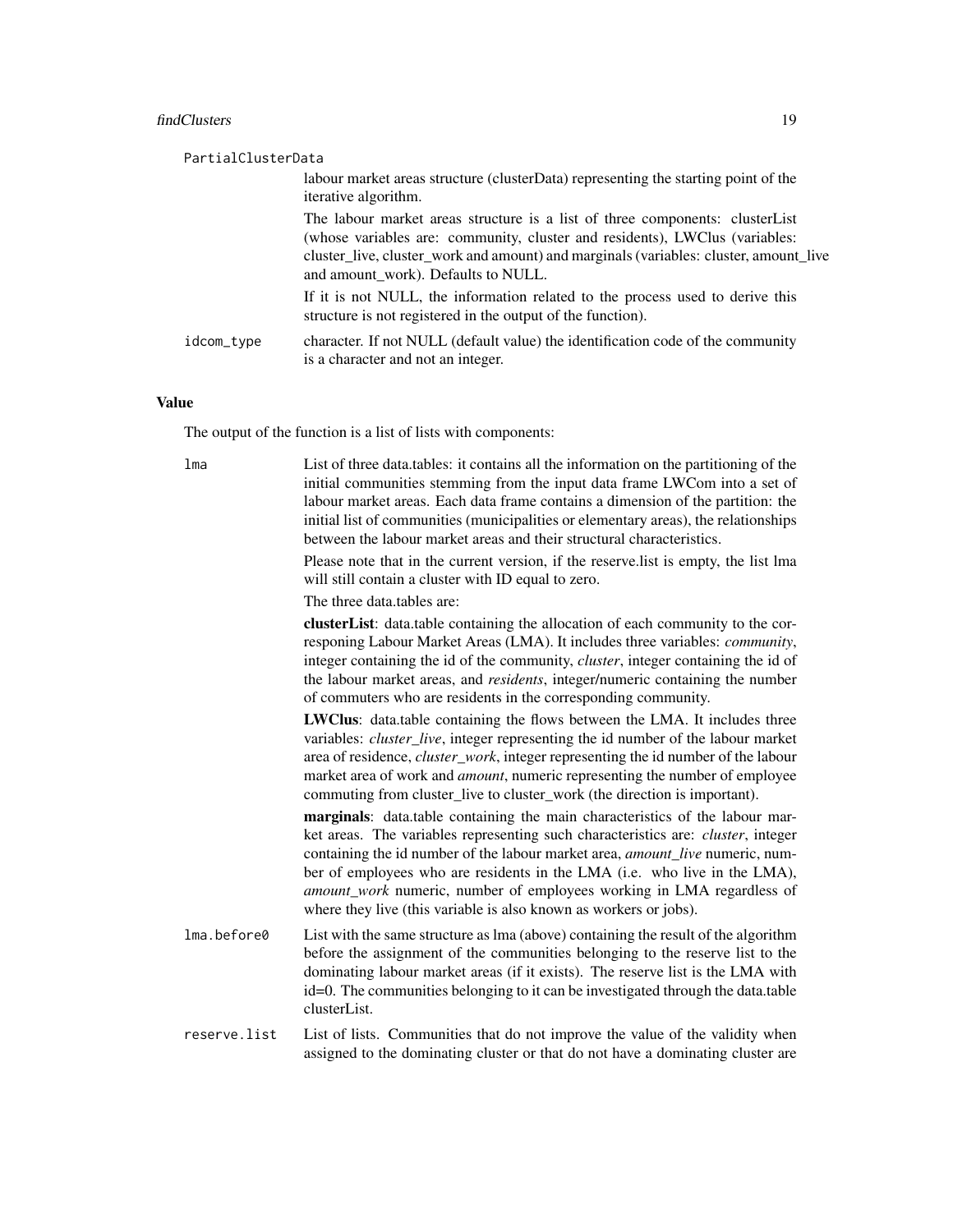put into the reserve list. Each list contains a character string with information on:

the type reason for being assigned to the reserve list; possible values are: "A", "B", "C", "D", "E", "F". Please refer to Franconi, D'Alo' and Ichim (2016) for details on the description of such cases.

the iteration in which the community was assigned to the reserve list;

the id of the dissolved cluster i.e. the cluster to which the community belonged before being assigned to the reserve list;

the value of the validity of such cluster (in character format);

the id of the community assigned to the reserve list;

the community belonging to the cluster being dissolved with the second lowest external relationships value see Franconi, D'Alo' and Ichim (2016) (if available otherwise NULL).

- comNotAssigned List. Components: integer containing the id of the community in the reserve list that the algorithm was not able to assign to any existing cluster. One list for each of such community. NULL otherwise.
- zero.list List of four objects: they contain information on communities (elementary areas or municipalities) that could not be processed by the algorithm for various reasons; either the number of commuters resident in it is 0 or the number of workers/jobs is 0 or the community has no interaction with any other community. In such cases the algorithm eliminates these communities from the initial list and let the user the choice to allocate them at a later stage (see function AssignSingleComToSingleLma).

Communities: integer containing the ids of the communities that could not be processed by the algorithm.

LWCom: data.table containing the flows involving the above communities. The data.table is in a sense a subset of the initial data.table containing the commuting data. Its variables are community\_live, integer containing the id of the community where the commuters live, community\_work, integer containing the id of the community where the commuters work, amount, numeric, containing the number of commuters commuting from community\_live to community\_work.

Residents, data frame containing the variables Code, integer representing the id of the community and residents, integer representing the number of employees who are resident in the community.

Workers, data frame containing the variables Code, integer representing the id of the community and workers, integer/numeric representing the number of commuters working in the community (jobs).

#### communitiesMovements

|           | data.table with two columns: <i>community</i> and <i>moves</i> .                                                                                          |
|-----------|-----------------------------------------------------------------------------------------------------------------------------------------------------------|
|           | <i>community:</i> integer. It represents the community ID;                                                                                                |
|           | <i>moves:</i> integer. It represents the number of times a community has changed<br>cluster. The movement toward the reserve list is not computed.        |
| param     | vector containing the parameters used to apply the algorithm, <i>i.e.</i> minSZ, minSC,<br>$\text{tar}$ SZ, $\text{tar}$ SC.                              |
| idcom rel | data, table containing the list of original id community (character) and their cor-<br>responding numerical labels created and used inside the algorithm. |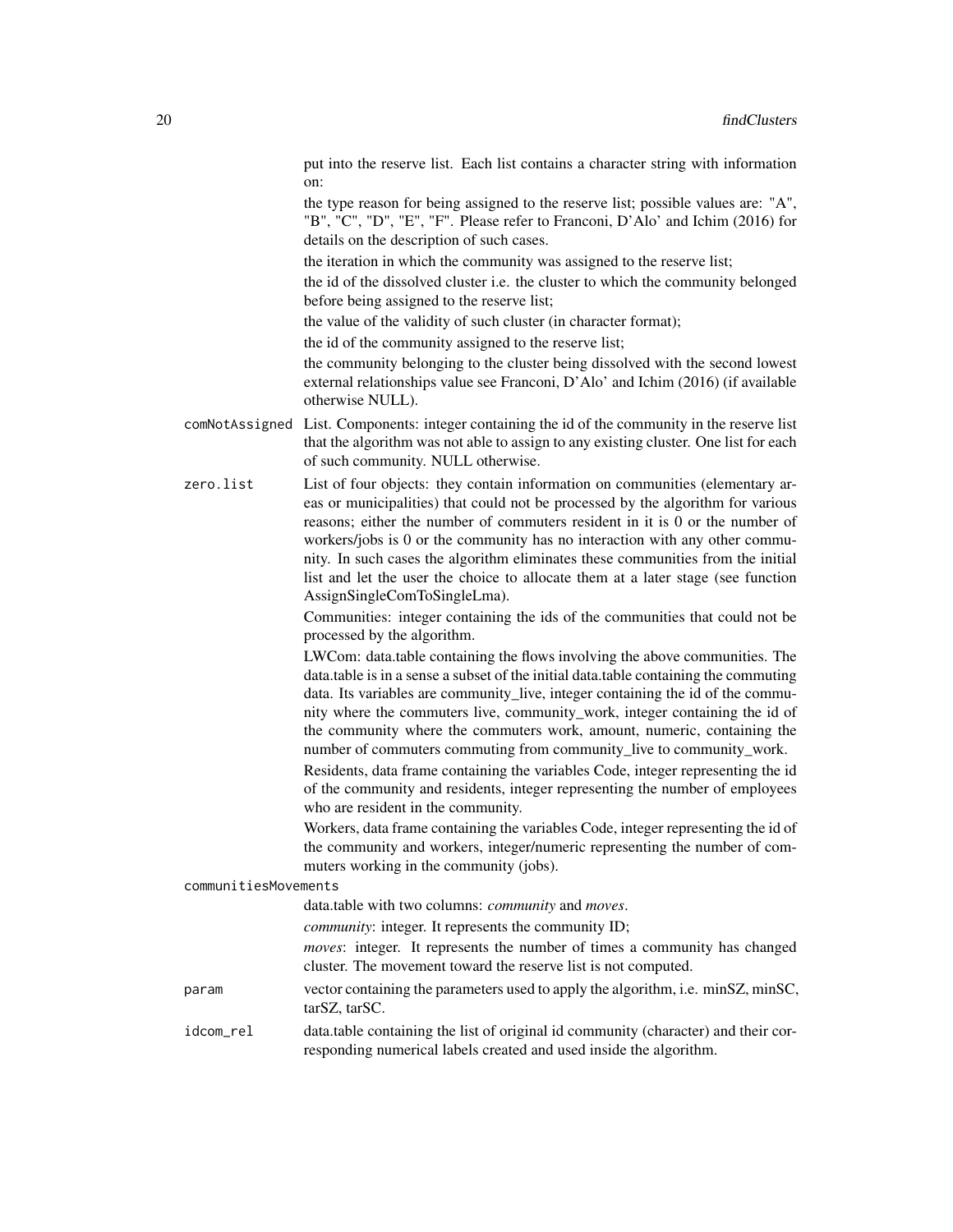# <span id="page-20-0"></span>FindContig 21

# Note

Note that everytime that the idcom\_type is not NULL in all the output of the function the community identifier will be character and not integer. In anycase in the sink file and in the PartialClusterData component the community identifier will still be integer and not character.

#### Author(s)

Daniela Ichim, Luisa Franconi, Michele D'Alo' and Guido van den Heuvel

# References

[1] Franconi, L., D'Alo' M. and Ichim, D. (2016). Istat implementation of the algorithm to develop Labour Market Areas.

#### See Also

LMAwrite

#### Examples

```
out<- findClusters(LWCom=Brindisi, minSZ=1000,minSC=0.6667,tarSZ=10000,tarSC=0.75,
verbose=TRUE)
```

| FindContig | FindContig |
|------------|------------|
|            |            |

#### Description

Given a territorial object (either an LMA, formed by a single community, or a polygon) the function determines its contiguous labour market areas.

# Usage

FindContig(type = "poly", lma, contig.matrix, isolated)

# Arguments

| type          | Character indicating which type of objects should be treated. It may be "poly"<br>(polygons) or "lma" (local labour market areas). Defaults to "poly".                                                                                                                                                                                                                      |
|---------------|-----------------------------------------------------------------------------------------------------------------------------------------------------------------------------------------------------------------------------------------------------------------------------------------------------------------------------------------------------------------------------|
| lma           | A list of three components cluster List, LWClus, marginals. See the function<br>FindClusters.                                                                                                                                                                                                                                                                               |
| contig.matrix | matrix: the (spatial) contiguity matrix to be used (see the function FindIsolated).                                                                                                                                                                                                                                                                                         |
| isolated      | Information on the isolated objects. If type is "poly", isolated is the association<br>matrix between communities and polygons. See the poly.com.linkage compo-<br>nent in the output of FindIsolated function. If type is "lma", isolated is the vector<br>of labour market areas identifiers. See the lma.unique component in the output<br>of the FindIsolated function. |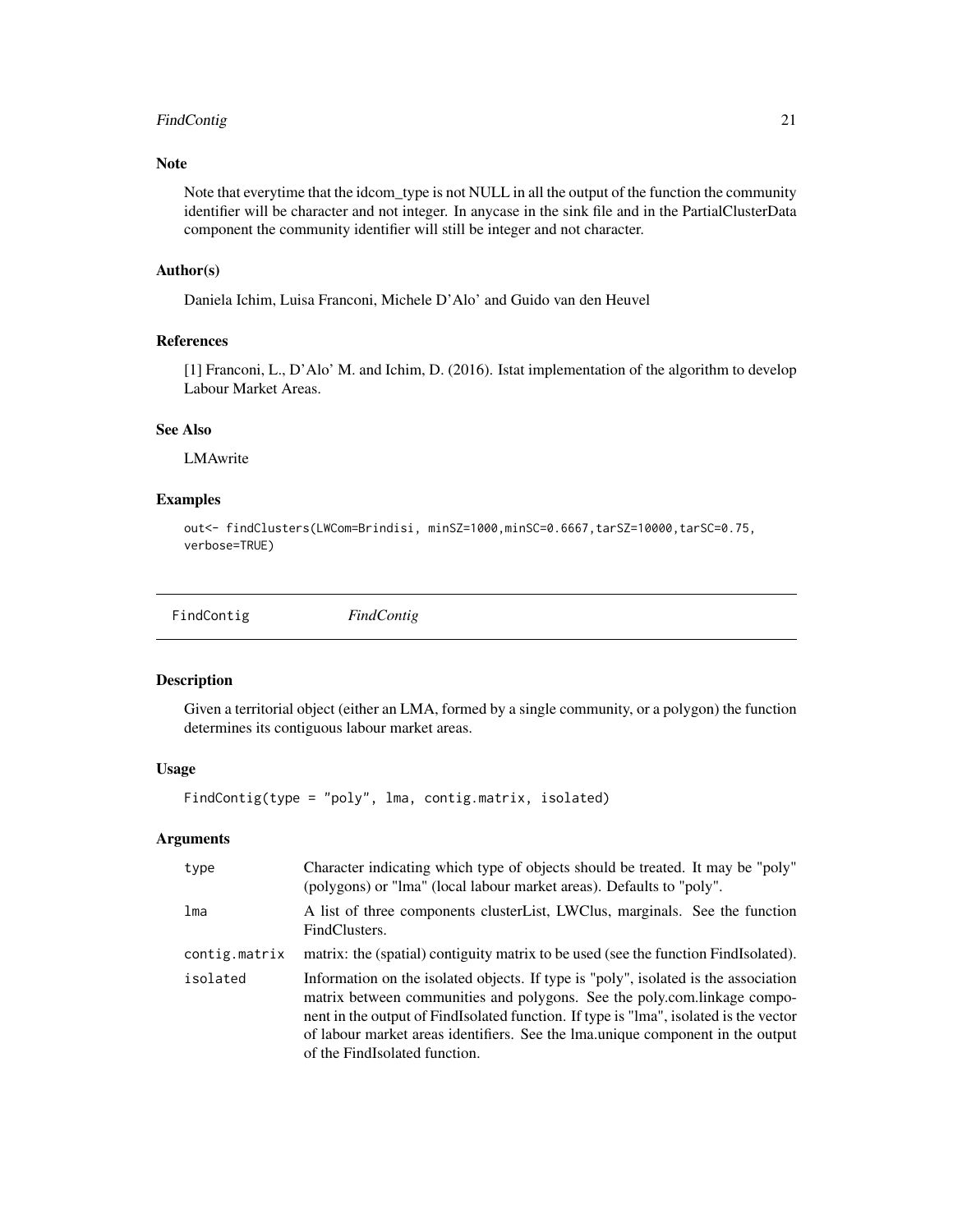# <span id="page-21-0"></span>Value

If type="poly", the output is a list of two components:

```
list.contig.poly
```
list containing the IDs of the contiguous labour market areas of each community (polygon). The list names are the communities identifiers.

com\_no.LMA.neigh

character. The names of the communities having only polygons as neighbours.

If type="lma", the output is a list containing the IDs of the contiguous labour market areas of each given lma. The list names are the communities identifiers. This option should be used for the labour market areas with a unique community.

# Note

This function should be used to identify the neighbours of the labour market areas having an unique community (type="lma") or to identify the labour market areas which are contiguous to a polygon associated to a unique community (the case of a community having an enclave outside its own territory).

If type="poly", there is no special ordering of the contiguous LMAs.

If type="lma", the contiguous LMAs are ordered in decreasing order of commuters who are resident in the LMA.

#### Author(s)

Daniela Ichim, Luisa Franconi, Michele D'Alo'

# See Also

findClusters, FindIsolated

FindIsolated *FindIsolated*

# Description

A labour market area is defined as isolated when there are no (spatial) neighbours or there is a unique community inside it. A polygon is defined as isolated when there are no (spatial) neighbours (e.g. a small island which is part of a community in the main land is isolated). This function identifies the isolated labour market areas and their isolated polygons. The contiguity between two objects (labour market areas or polygons) is based on spatial relationships, not on their commuting flows.

# Usage

```
FindIsolated(lma,lma_shp=NULL,lma_shp_path,
lma_shp_name,com_shp=NULL,com_shp_path,
com_shp_name, id_com)
```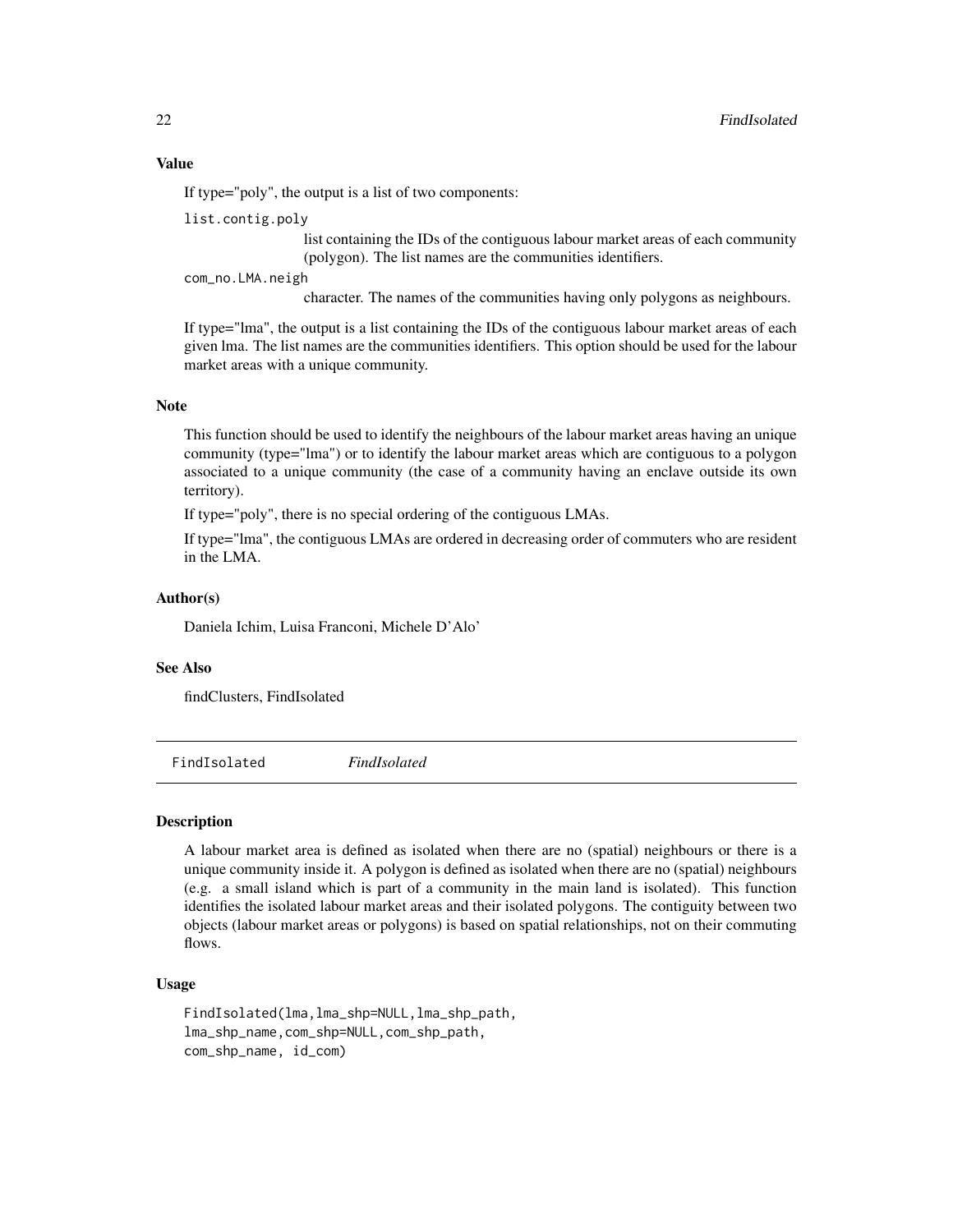#### FindIsolated 23

#### **Arguments**

| lma          | List (three components) containing all defining information on the labour mar-<br>ket areas. See findClusters function. The names of the lma have already been<br>assigned (see AssignLmaName). |
|--------------|-------------------------------------------------------------------------------------------------------------------------------------------------------------------------------------------------|
| lma_shp      | spatial polygon object corresponding to the labour market areas. See function<br>CreateLmaShape. Defaults to NULL.                                                                              |
| lma_shp_path | character. The path where the shape files of the labour market areas are saved.<br>See function CreateLmaShape. Defaults to NULL.                                                               |
| lma_shp_name | character. The file name where the shape files of the labour market areas are<br>saved. See function CreateLmaShape. Defaults to NULL.                                                          |
| com_shp      | spatial polygon object corresponding to the communities. Defaults to NULL.                                                                                                                      |
| com_shp_path | character. The path where the shape files of the communities are saved. Defaults<br>to NULL.                                                                                                    |
| com_shp_name | character. The file name where the shape files of the communities are saved.<br>Defaults to NULL.                                                                                               |
| id_com       | character. The field name of the variable containing the community ID in the<br>communities spatial polygon or in their shape files.                                                            |

# Value

A list of two components.

isolated.lma A list of three components: contig.matrix.lma, lma.unique and lma.nolink.

contig.matrix.lma: matrix. The contiguity matrix of the given labour market areas.

lma.unique: data.table. It has two columns: lma.unique.ID and lma.unique.name. lma.unique.ID: integer, the identifier of the unique labour market areas. lma.unique.name: character, name of the unique labour market area. The unique areas are the areas with a unique community.

lma.nolink data.table with two columns: lma.nolink.ID and lma.nolink.name. lma.nolink.ID integer, the identifier of the labour market area with no links. lma.nolink.name: character, the name of the labour market area with no links.

isolated.poly A list of three components: contig.matrix.poly, poly.com.linkage and poly.nolink.

contig.matrix.poly: matrix. It is the contiguity matrix of the polygons.

poly.com.linkage data.table with two columns, community and Polygon. It represents the association between communities and polygons.

poly.nolink: data.table with two colums: poly.nolink.ID and poly.nolink.name. poly.nolink.ID integer: the identifiers of the no-linked polygons. poly.nolink.name character: the name of the labour market area with no-linked polygons.

#### Author(s)

Daniela Ichim, Luisa Franconi, Michele D'Alo'

# See Also

findClusters, CreateLmaShape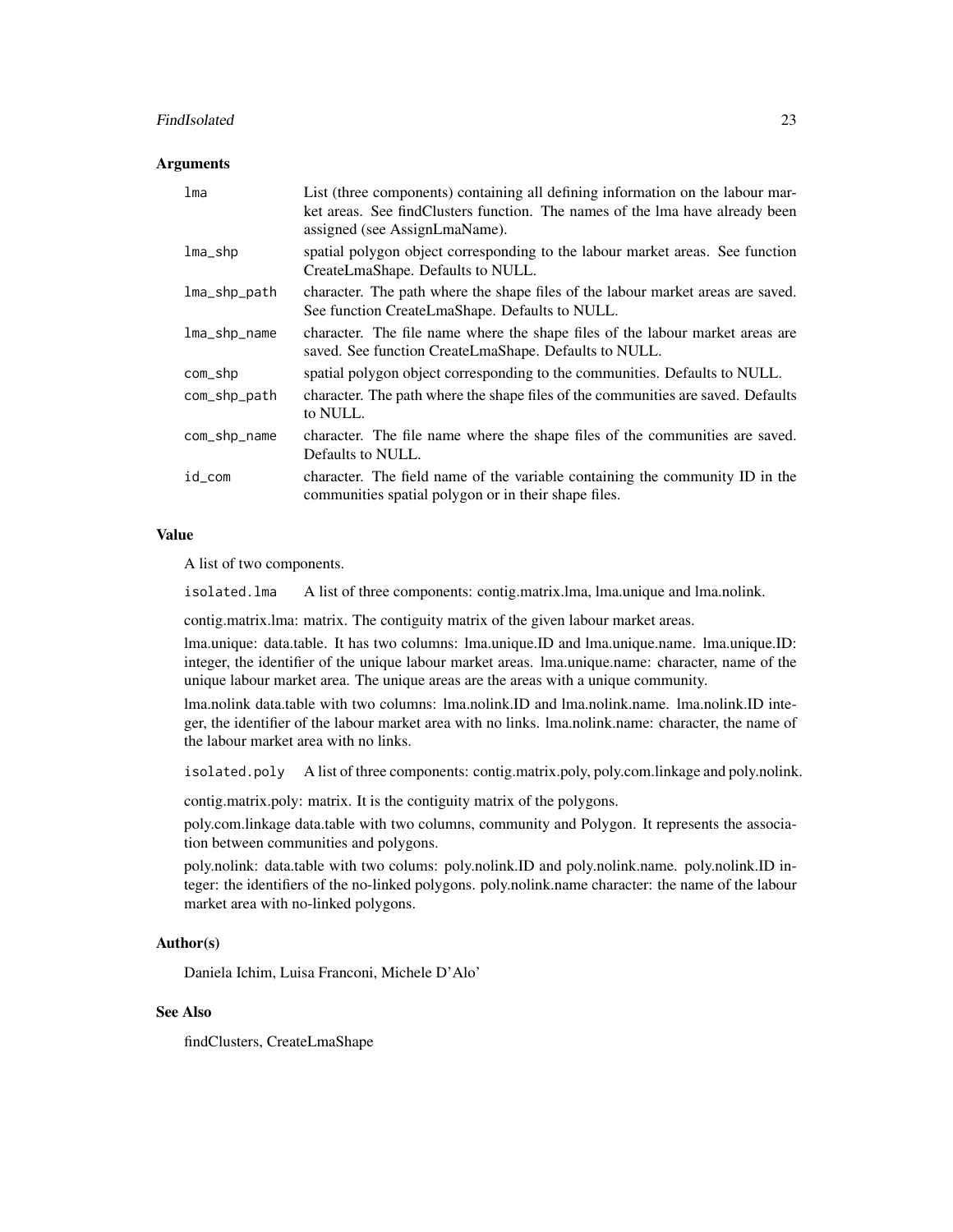<span id="page-23-0"></span>FineTuning *FineTuning*

# Description

This function assigns enclaves (i.e.communities - or part of them - that are not contiguous to the rest of the LMA they belong to) to labour market areas, based on contiguity principle and the cohesion.

#### Usage

FineTuning(dat, out.ini, list.contiguity)

# Arguments

| dat             | The commuting flows between communities. See function findCluster.                                                                 |
|-----------------|------------------------------------------------------------------------------------------------------------------------------------|
| out.ini         | A list of three components: clusterList, LWClus and marginals. See function<br>find Clusters. The names should have been assigned. |
| list.contiguity |                                                                                                                                    |
|                 | list. Each component of the list is a vector indicating the neighbouring labour                                                    |
|                 | market areas. The names of the list are the communities IDs.                                                                       |

# Details

The algorithm (function findCluster) assigns communities to clusters based on a rule. There is no check that communities in clusters are contiguous. For this reason a fine tuning of the initial result is needed (the function FineTuning). There is no ordering of the neighbours.

#### Value

A list of two components:

| tunned.lma        | list of three components cluster List, LWClus and marginals containing the result<br>of the fine tuning procedure. See function find Clusters          |
|-------------------|--------------------------------------------------------------------------------------------------------------------------------------------------------|
| not.tunned.commID |                                                                                                                                                        |
|                   | a vector of communities IDs that were not assigned based on a contiguity prin-<br>ciple; e.g. those communities having no flows with their neighbours. |

#### Author(s)

Daniela Ichim, Luisa Franconi, Michele D'Alo'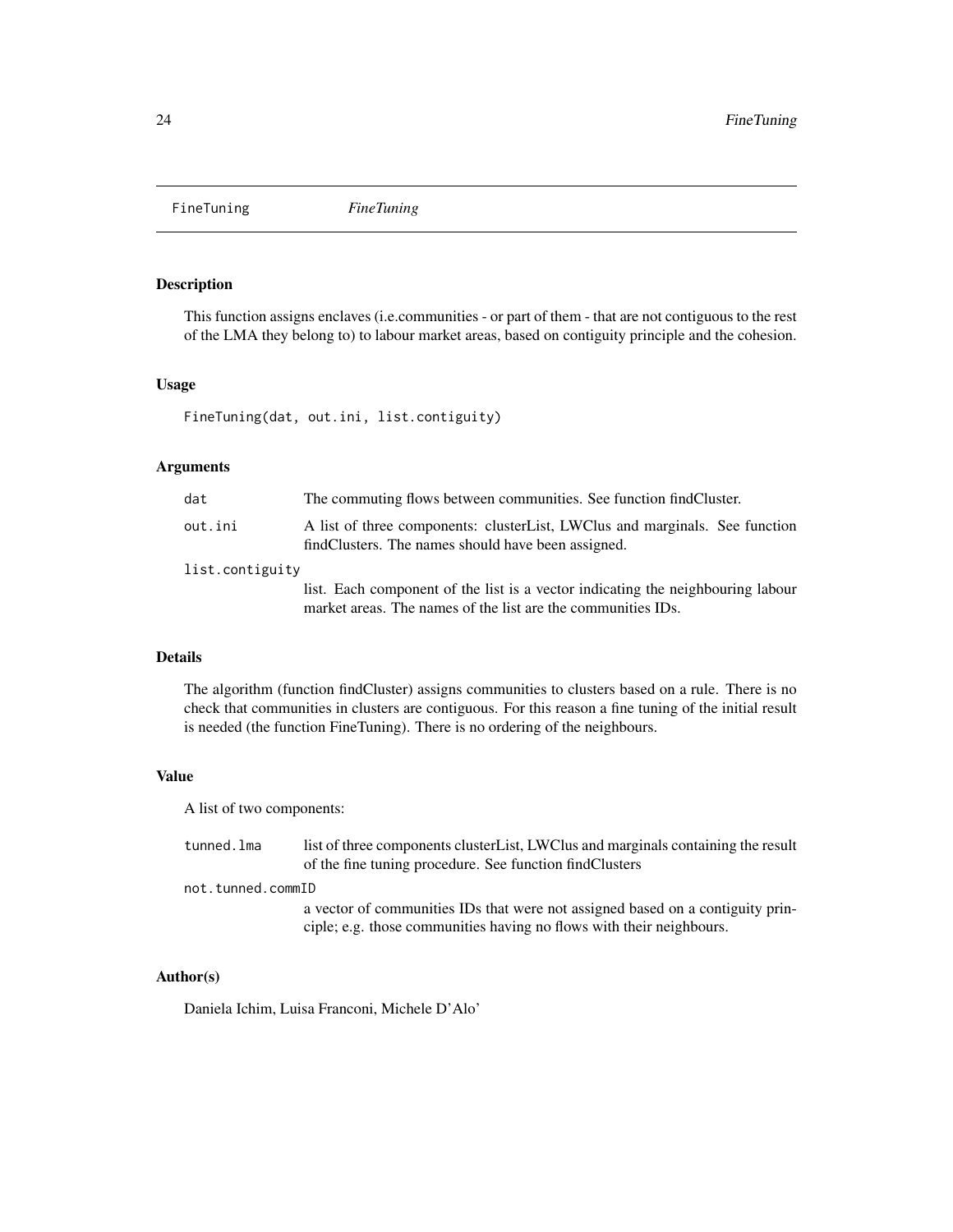<span id="page-24-0"></span>getLeastSelfContained *getLeastSelfContained*

#### Description

This function determines the validity for all clusters as well as the minimum value i.e. the value for which the "X-equation" is minimal (see [1] and [2]). This minimum corresponds to the selected cluster to be dissolved. If more than one cluster share the same minimum value the first will be chosen.

# Usage

```
getLeastSelfContained(LWClus, marginals, minSZ, minSC, tarSZ, tarSC)
```
#### Arguments

| LWClus    | data table containing the flows between the clusters.                                                          |
|-----------|----------------------------------------------------------------------------------------------------------------|
| marginals | data table containing the structural characteristics of the clusters.                                          |
| minSZ     | numeric, parameter indicating the minimum size of the cluster in order to be an<br>acceptable LMA.             |
| minSC     | numeric, parameter indicating the minimum self containment of the cluster in<br>order to be an acceptable LMA. |
| tarSZ     | numeric, parameter indicating the target size of the clusters.                                                 |
| tarSC     | numeric, parameter indicating the target self containment of the clusters.                                     |

#### Value

A list of two components:

| minivalout | data, table containing the identifier of cluster attaining the minimum validity and |
|------------|-------------------------------------------------------------------------------------|
|            | its corresponding value.                                                            |
| LWSelf     | data, table containing the validity computations for each cluster.                  |

# Note

This function is called and used internally by the main function findClusters.

#### Author(s)

Daniela Ichim, Luisa Franconi, Michele D'Alo' and Guido van den Heuvel

# References

[1] Coombes, M. e Bond, S. (2008). Travel-to-Work Areas: the 2007 review. London: Office for National Statistics, 2008.

[2] Franconi, L., D'Alo' M. and Ichim, D. (2016). Istat implementation of the algorithm to develop Labour Market Areas.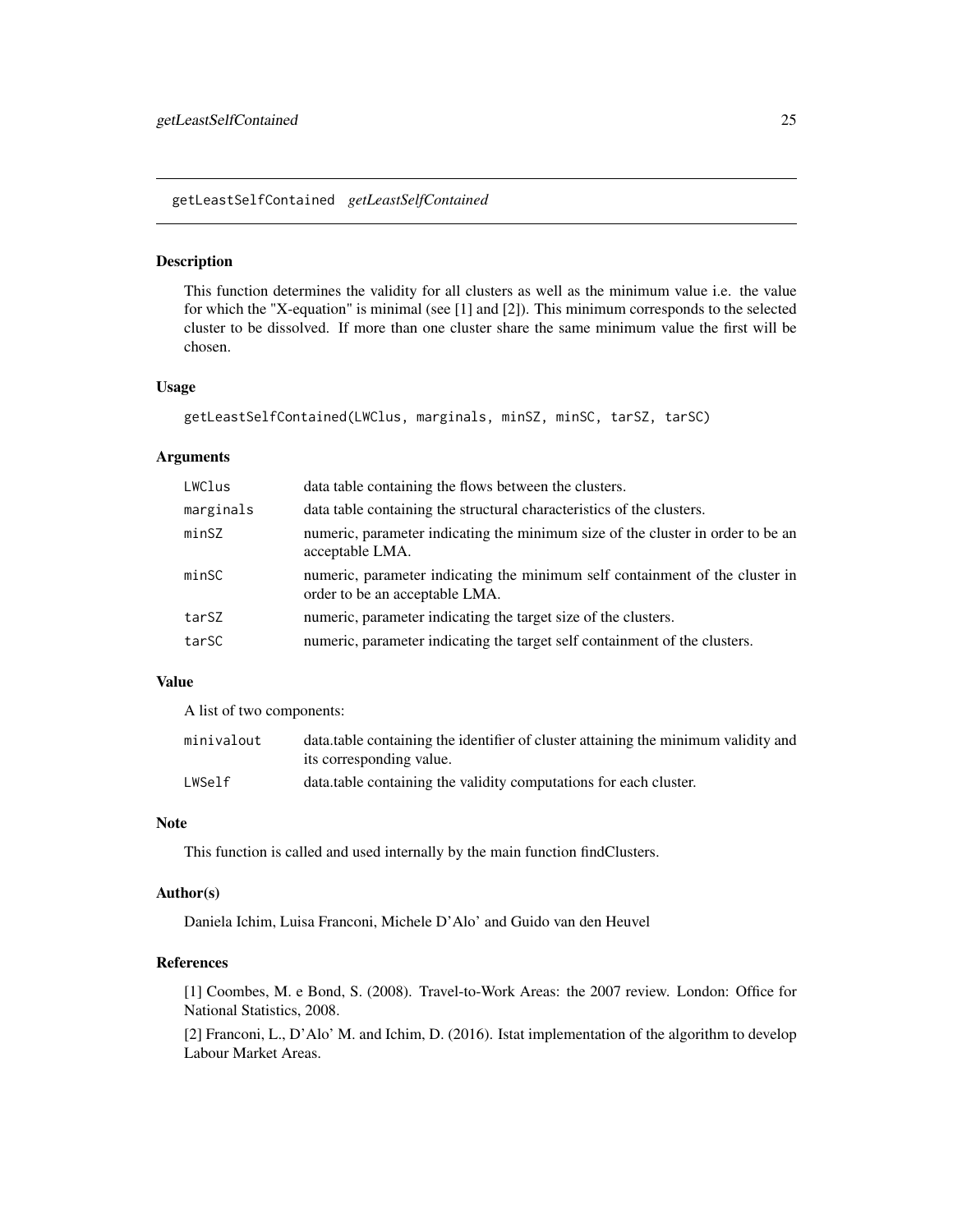# <span id="page-25-0"></span>See Also

findClusters

LMAwrite *LMAwrite*

# Description

This function saves the lists composing the output of the lma package into separate data frames as .RData. The files are saved in the path\_wd directory. The main output - the first and second list containing, respectively, the characteristics of the created labour market areas and the characteristics of the areas before the assignment of the reserve list - are also saved in a .csv file.

#### Usage

LMAwrite(out, path\_wd = NULL, suff = NULL)

# Arguments

| out     | list of lists containing the output of the lma package.                                                                   |
|---------|---------------------------------------------------------------------------------------------------------------------------|
| path_wd | character containing the path of the directory where the output ought to be saved.<br>Default is NULL, working directory. |
| suff    | character containing the suffix to be added to the name of the saved output files.<br>Default is NULL.                    |

#### Note

This function has to be applied on a labour market partition whose names are not assigned otherwise it will generate an error.

#### Author(s)

Daniela Ichim, Luisa Franconi, Michele D'Alo' and Guido van den Heuvel

mergeCluster *mergeCluster*

# Description

This function updates clusterData by merging cluster1 and cluster2.

#### Usage

```
mergeCluster(clusterData, cluster1, cluster2)
```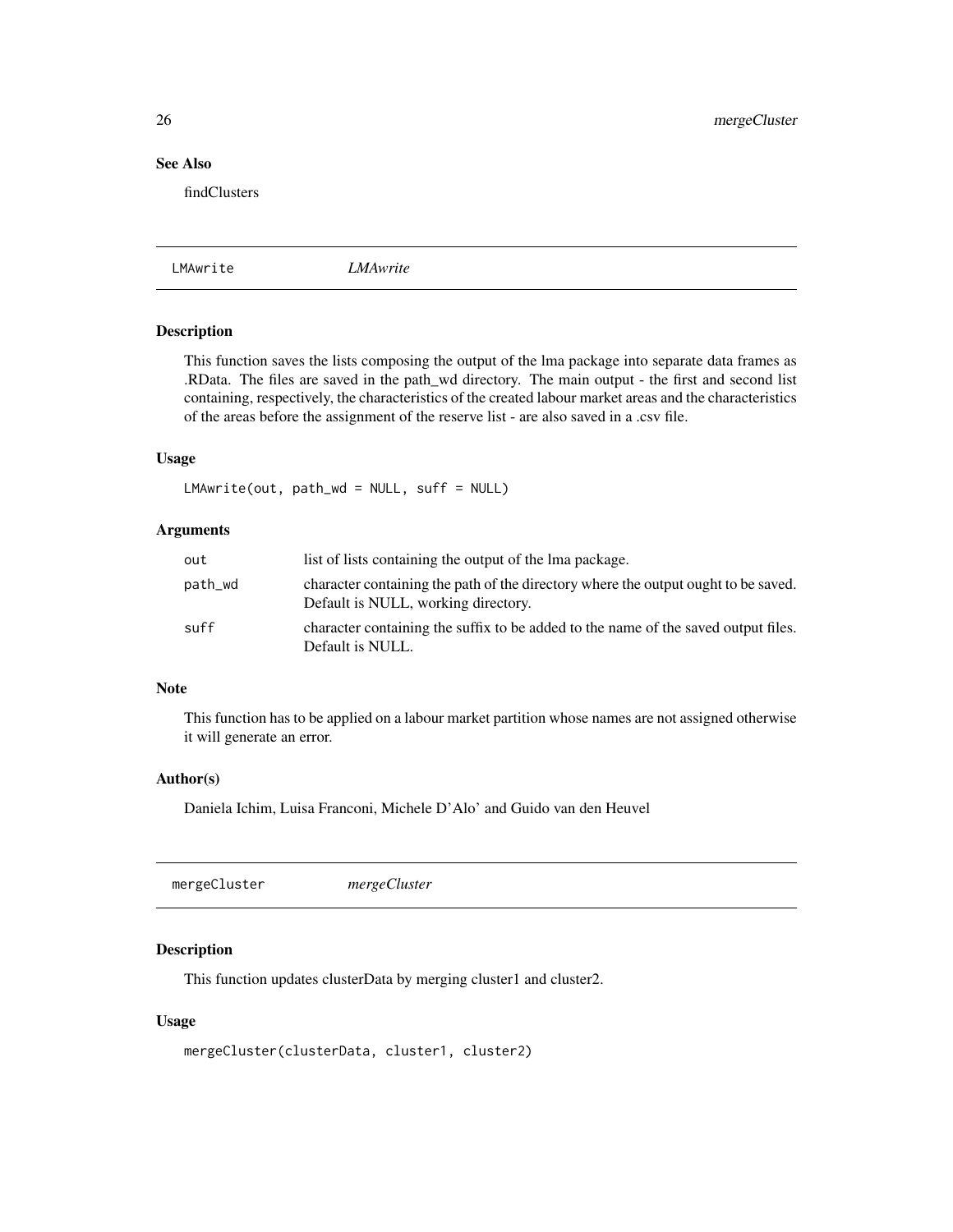# <span id="page-26-0"></span>names.Brindisi 27

# Arguments

| clusterData | List (three components) containing all defining information on the current clus-<br>ters found by the algorithm. |
|-------------|------------------------------------------------------------------------------------------------------------------|
| cluster1    | Cluster ID to be merged. An unique positive integer.                                                             |
| cluster2    | cluster ID to be merged. An unique positive integer.                                                             |

# Value

A cluster data object, i.e. a list of three components:

| ClusterList | data.table of three columns: community, cluster, residents         |
|-------------|--------------------------------------------------------------------|
| LWClus      | data.table of three columns; cluster live, cluster work and amount |
| marginals   | data, table of three columns: cluster, amount live, amount work    |

# Note

This function is called and used internally by the main function findClusters.

#### Author(s)

Daniela Ichim, Luisa Franconi, Michele D'Alo' and Guido van den Heuvel

# See Also

findClusters

names.Brindisi *names.Brindisi*

#### Description

data frame/data.table; it contains Code, integer representing the id of the community (elementary area or municipality) and com.name, character, containing the community name. The Code must be positive. In order to differ the community name by the lma with the same name, the community is expressed as first letter in uppercase and the remaining letters in lowercase, whereas the lma name is all in uppercase.

### Usage

```
data(names.Brindisi)
```
# Author(s)

Daniela Ichim, Luisa Franconi and Michele D'Alo'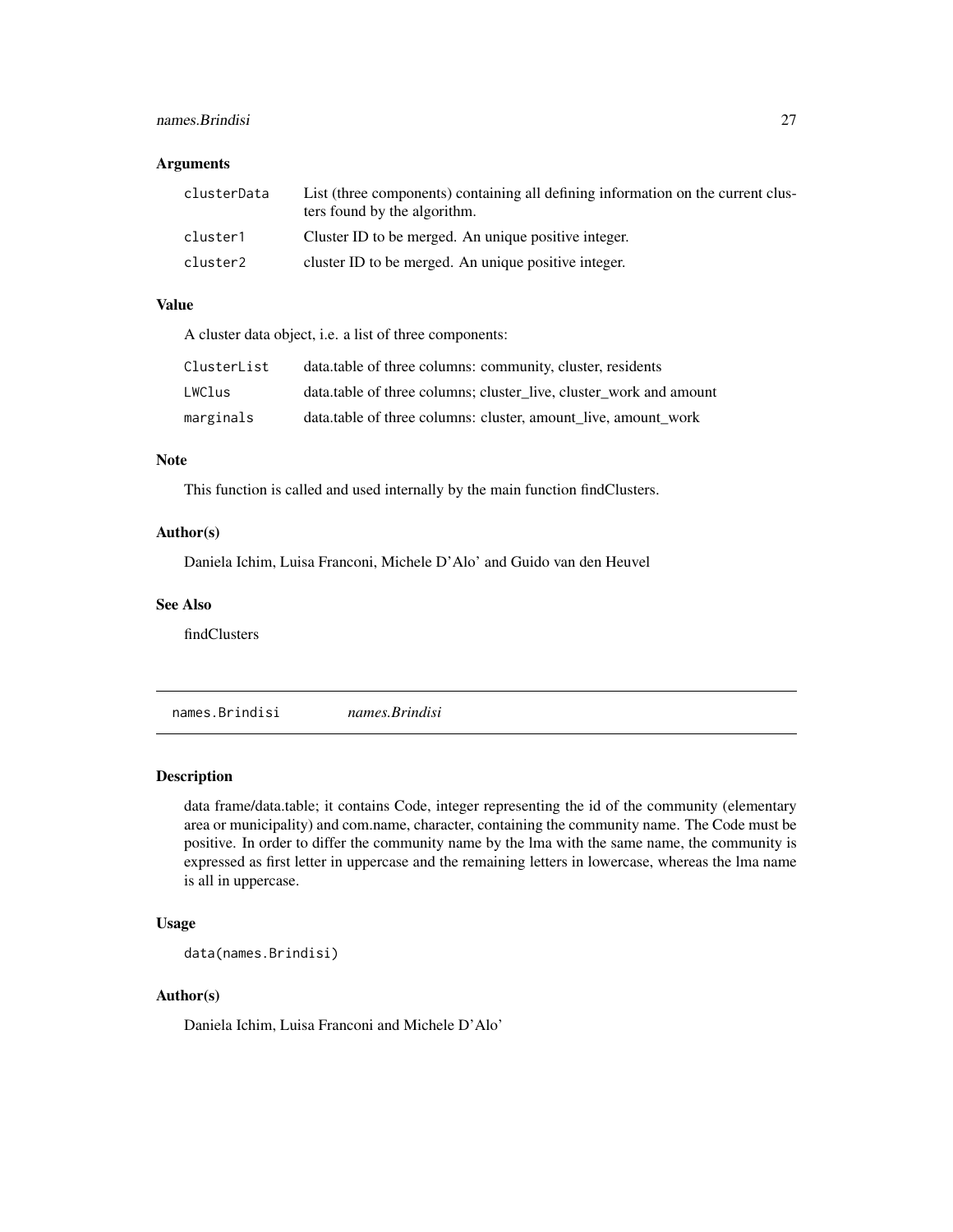<span id="page-27-0"></span>names.Sardinia *names.Sardinia*

#### Description

data frame/data.table; it contains Code, integer representing the id of the community (elementary area or municipality) and com.name, character, containing the community name. The Code must be positive. In order to differ the community name by the lma with the same name, the community is expressed as first letter in uppercase and the remaining letters in lowercase, whereas the lma name is all in uppercase.

#### Usage

```
data(names.Sardinia)
```
#### Author(s)

Daniela Ichim, Luisa Franconi and Michele D'Alo'

PlotLmaCommunity *PlotLmaCommunity*

#### Description

This function visualizes/plots the LMAs containing given communities.

It may be used to compare two partitions or to see the assignment of a set of communities during the iterations of the algorithm (object intermClusterData when trace is not NULL in the findClusters function).

#### Usage

```
PlotLmaCommunity(list.lma, lmaIDs, communityID, shp_com, id_shp,
bmpfile, col.vec)
```
#### Arguments

| list.lma    | List of two labour market areas structures (lma). The two components of the            |
|-------------|----------------------------------------------------------------------------------------|
|             | list are lists with components cluster List, LWClus and marginals representing         |
|             | the two different partitions to be compared. The names of the communities and          |
|             | LMAs have already been assigned before running this function; See functions            |
|             | findClusters and AssignLmaName.                                                        |
|             | If the list has length greater than 2, only the first two partitions will be compared. |
| lmaIDs      | The name of the variable identifying the LMA in list. Ima.                             |
| communityID | Positive integer vector, the IDs of the communities under study.                       |
|             |                                                                                        |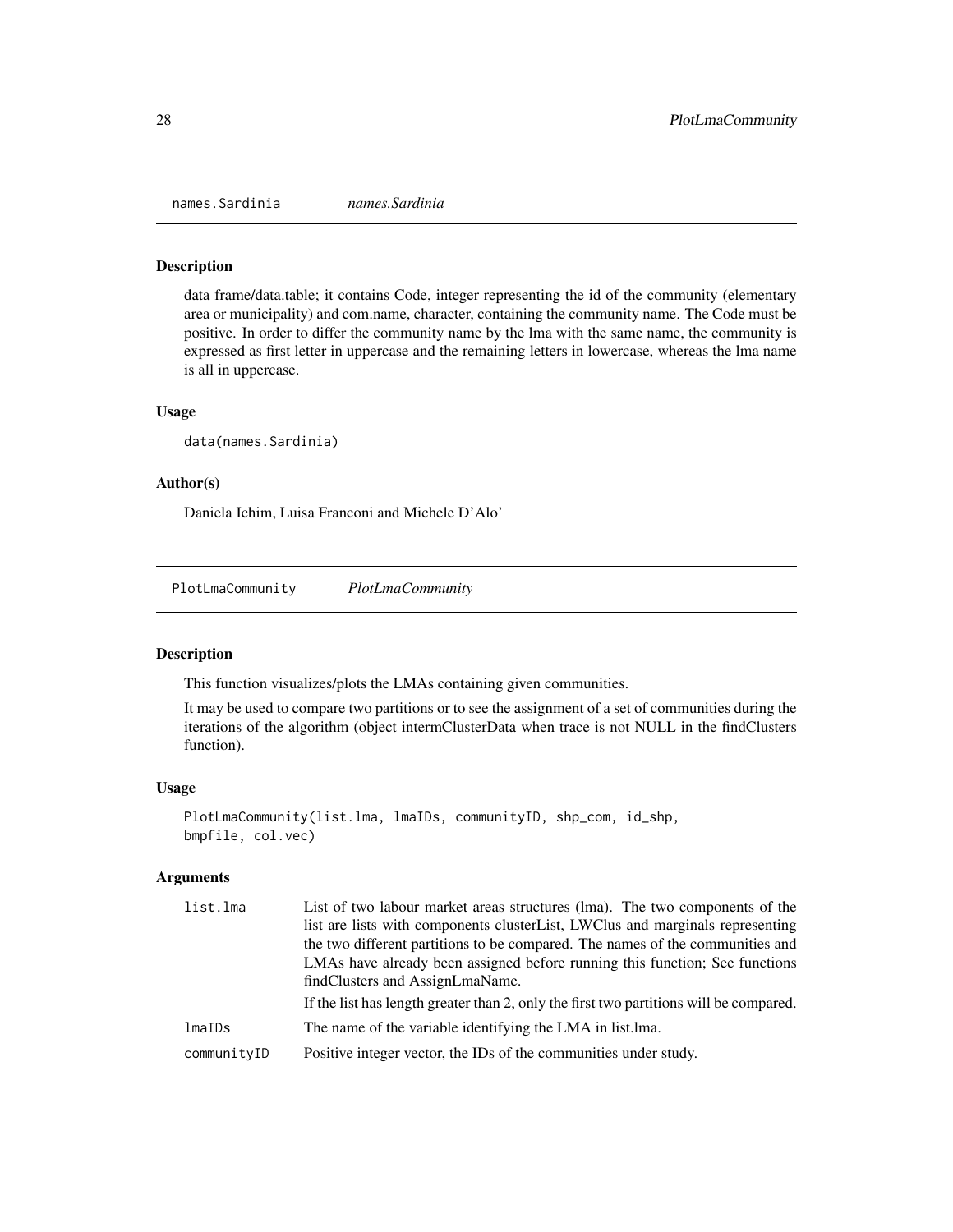# <span id="page-28-0"></span>Qmodularity 29

| shp_com | Spatial polygon data frame containing the shape files of the communities.                                                                                                                                                                                                                                                                                                                               |
|---------|---------------------------------------------------------------------------------------------------------------------------------------------------------------------------------------------------------------------------------------------------------------------------------------------------------------------------------------------------------------------------------------------------------|
| id_shp  | The name of the variable identifying the communities in shp_com spatial poly-<br>gon data frame.                                                                                                                                                                                                                                                                                                        |
| bmpfile | character: the name of the bmp file where to save the images complete with its<br>path.                                                                                                                                                                                                                                                                                                                 |
| col.vec | character vector of three color names. The first one corresponds to the com-<br>munities under investigation; the second color corresponds to the communities<br>which are present in the first partition, but not in the second one; the third color<br>corresponds to the communities which are present in the second partition, but<br>not in the first one. Defaults to c("red","orange","yellow"). |

#### Value

logical indicating whether the communities belong to the same clusters. The identity is checked using the cluster ID.

The graphic is saved in the specified path/file.

#### Author(s)

Daniela Ichim, Luisa Franconi and Michele D'Alo'

# See Also

findClusters, AssignLmaName

Qmodularity *Qmodularity*

#### Description

This function computes the Q-modularity index for a given partition.

# Usage

```
Qmodularity(lma)
```
## Arguments

lma list of three data.frames: clusterList, LWClus and marginals. See function find-Clusters.

# Value

numeric value, the Q-modularity index for the given partition.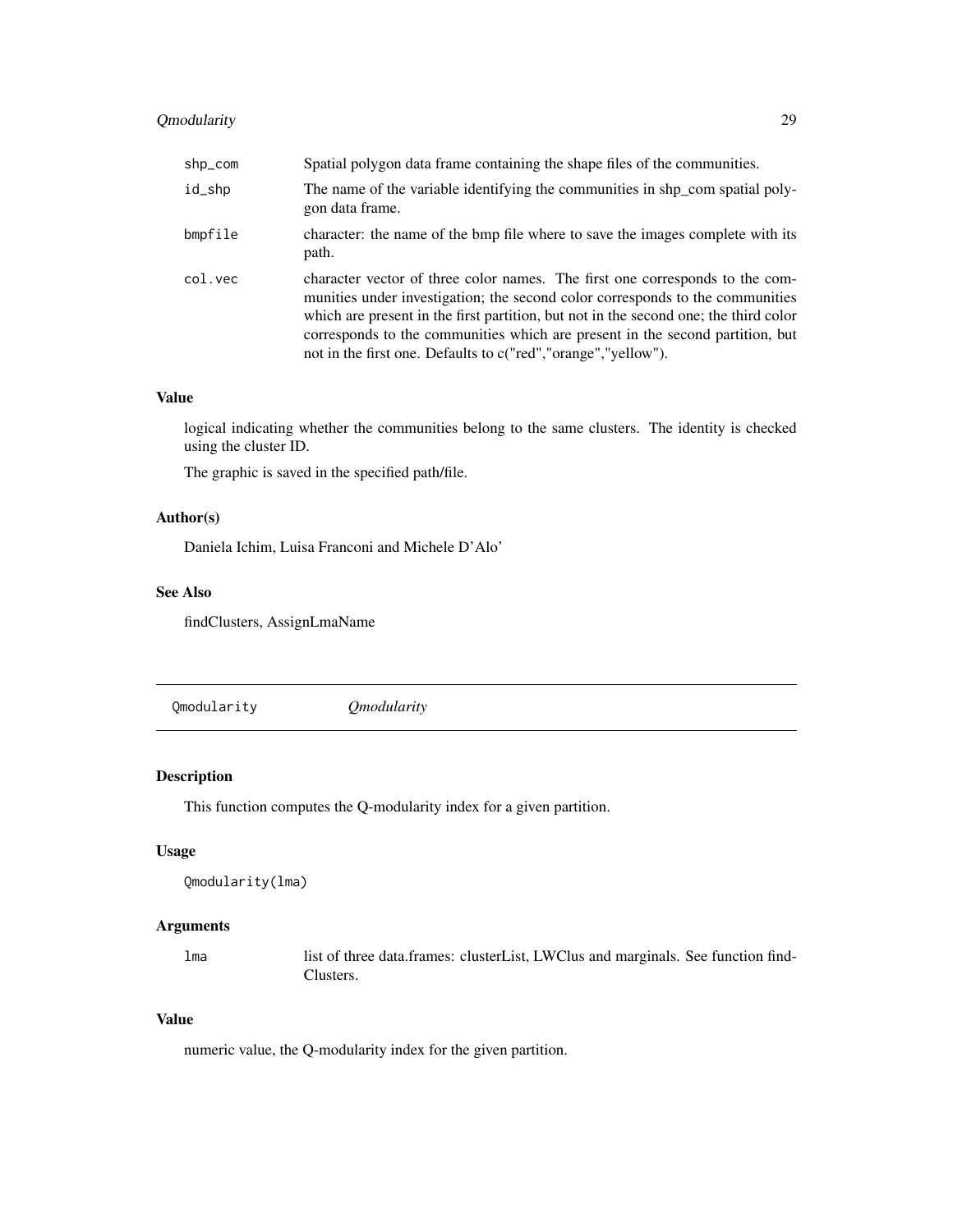#### <span id="page-29-0"></span>Author(s)

Daniela Ichim, Luisa Franconi and Michele D'Alo'

# References

[1] Y. Liu, Q. Liu, and Z. Qin, "Community Detecting and Feature Analysis in Real Directed Weighted Social Networks", Journal of Networks, vol. 8, no. 6, pp. 1432-1439, Jun. 2013.

# See Also

findClusters

regroupDissolved *regroupDissolved*

#### Description

This function is used within the core function when the selected cluster to be dissolved has only one municipality. The call, inside this function, to the two functions determineRegroupList and determineCohesion allows to identify the new cluster to which the municipality is temporarily assigned. The output of the function is different whether the new cluster is a proper one or it is the reserve list (i.e. it does not exist a cluster to whom it can be assigned).

#### Usage

```
regroupDissolved(clusterData)
```
#### Arguments

clusterData List (three components) containing all defining information on the current clusters found by the algorithm.

# Note

This function is called and used internally by the main function findClusters.

#### Author(s)

Daniela Ichim, Luisa Franconi, Michele D'Alo' and Guido van den Heuvel

# See Also

findClusters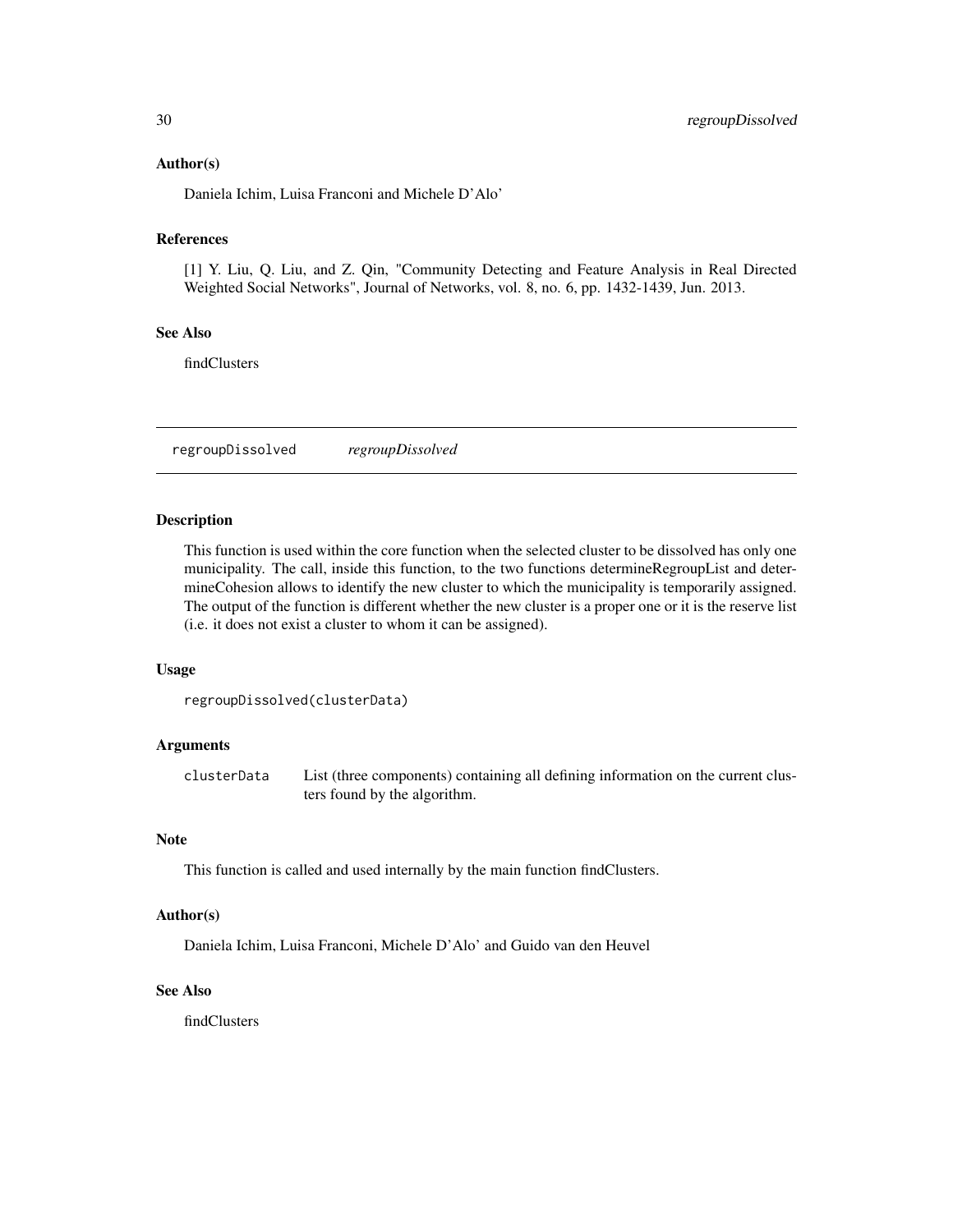<span id="page-30-0"></span>regroupDissolved.ncom *regroupDissolved.ncom*

#### **Description**

This function is used within the core function findcluster when the selected cluster to be dissolved has more than one municipality. The function identifies the new cluster to which the selected municipality is temporarily assigned. The output of the function is different whether the new cluster is a proper one or it is the reserve list (i.e. it does not exist a cluster to whom it can be assigned).

#### Usage

```
regroupDissolved.ncom(clusterData, index.com.2diss)
```
#### Arguments

clusterData List (three components) containing all defining information on the current clusters found by the algorithm. index.com.2diss

integer containing the identifier of the community inside the dissolved cluster that will be assigned to a different cluster.

#### Note

This function is called and used internally by the main function findClusters.

#### Author(s)

Daniela Ichim, Luisa Franconi, Michele D'Alo' and Guido van den Heuvel

#### See Also

findClusters

Sardinia *Sardinia*

#### Description

data frame/data.table containing the commuting flows between municipalities in Sardinia Island (Italy) from 2001 Italian Population Census (the complete data set http://www.istat.it/it/archivio/157423). Each row corresponds to an observation i.e. a flow and each column corresponds to a variable. The variables are: community\_live, community work and amount, in this order. The meaning of the variables is the following: community\_live, integer, id number of the community (elementary territorial unit) where the commuter/commuters live, community\_work, integer, containing the id number of the community (elementary territorial unit) where the commuter/commuters work and amount, numeric containing the number of commuter/commuters commuting between community live and community\_work (direction is important).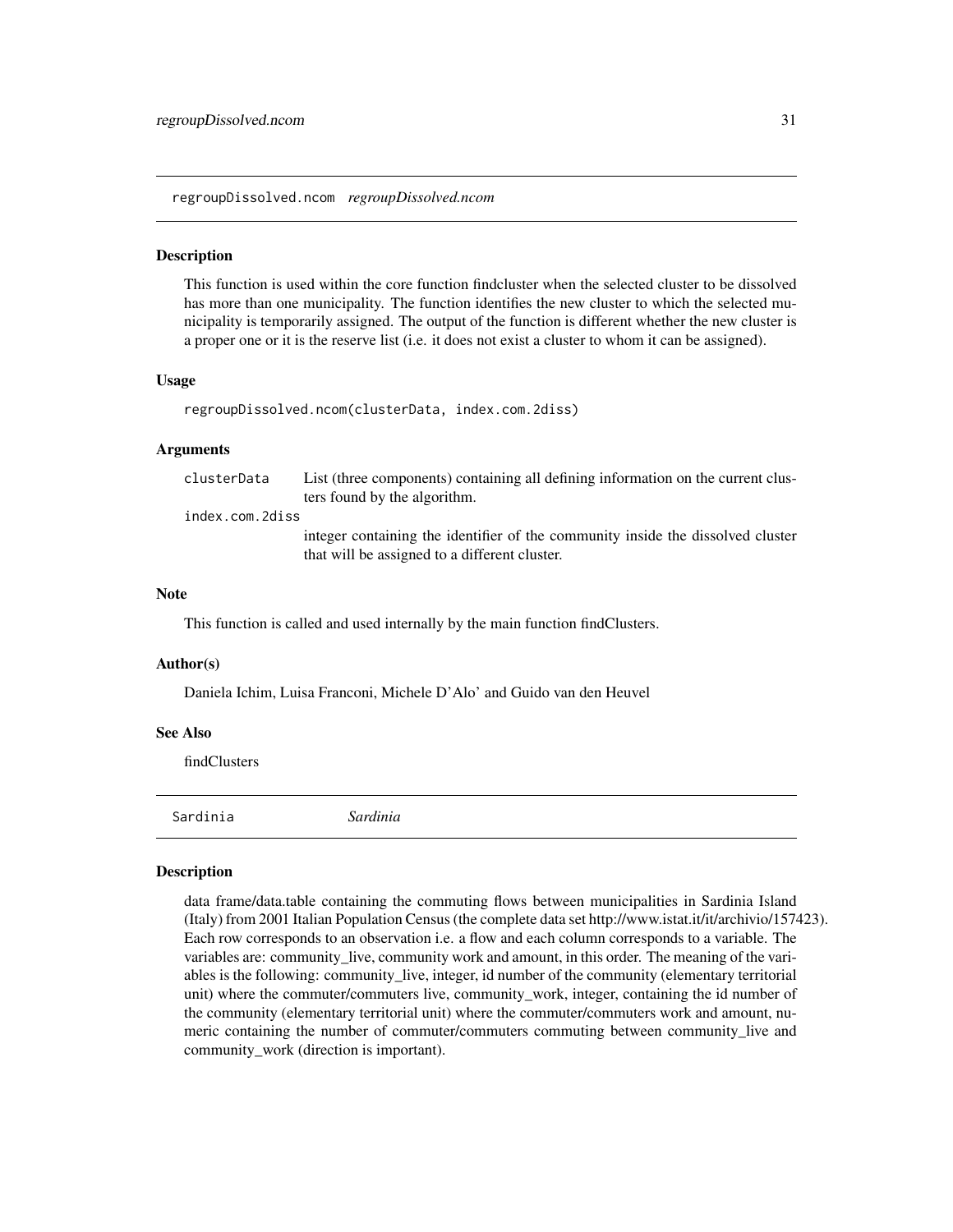#### <span id="page-31-0"></span>Usage

```
data(Sardinia)
#Encoding(names.Sardinia$com.name)="latin1" # to deal with a specific accent.
```
#### Author(s)

Daniela Ichim, Luisa Franconi and Michele D'Alo'

shpBrindisi *Polygons (shape files) information for communities in Brindisi*

#### Description

R object of class SpatialPolygonsDataFrame that holds polygons with attributes for each community in Brindisi provincie as from Italian Population Census 2001.

#### Usage

data("shpBrindisi")

#### Format

The format is: Formal class 'SpatialPolygonsDataFrame' [package "sp"] with 5 slots ..@ data :'data.frame': 20 obs. of 5 variables: .. ..\$ PRO\_COM : int [1:20] 74001 74002 74003 74004 74005 74006 74007 74008 74009 74010 ... .. ..\$ COD\_REG : int [1:20] 16 16 16 16 16 16 16 16 16 16 ... .. ..\$ COD\_PRO : int [1:20] 74 74 74 74 74 74 74 74 74 74 ... .. ..\$ NOME\_COM: Factor w/ 8092 levels "ABANO TERME",..: 924 1402 1885 1904 2138 2645 2716 2918 3493 4029 ... .. ..\$ POP2001 : int [1:20] 89081 14960 21370 6818 12078 8740 38667 36274 15371 27587 ... ..@ polygons :List of 20 ... ..\$ :Formal class 'Polygons' [package "sp"] with 5 slots .. .. .. ..@ Polygons :List of 1 .. .. .. .. ..\$ :Formal class 'Polygon' [package "sp"] with 5 slots ................. ..@ plotOrder : int [1:20] 1 12 8 3 7 10 2 11 17 15 ... ..@ bbox : num [1:2, 1:2] 17.3 40.4 18.1 40.9 .. ..- attr(\*, "dimnames")=List of 2 .. .. ..\$ : chr [1:2] "x" "y" .. .. ..\$ : chr [1:2] "min" "max" ..@ proj4string:Formal class 'CRS' [package "sp"] with 1 slot .. .. ..@ projargs: chr "+proj=longlat +datum=WGS84 +ellps=WGS84 +towgs84=0,0,0"

#### Details

The object contains 5 slots. The data slot presents the following variables (length 20, number of communities in Brindisi NUTS3 region): PRO\_COM integer containing the id code of the community; COD\_REG integer: code for the region (equal to 16); COD\_PRO integer: code for the provincie (NUTS3); NOME\_COM: character containing the name of the community; POP2001: integer containg the population of the community as from 2001 Italian Population Census.

#### Source

The data is taken from the shape files (in generalised form) of the whole of Italian municipalities at the 2001 Populalation Census published by Istat: http://www.istat.it/it/archivio/124086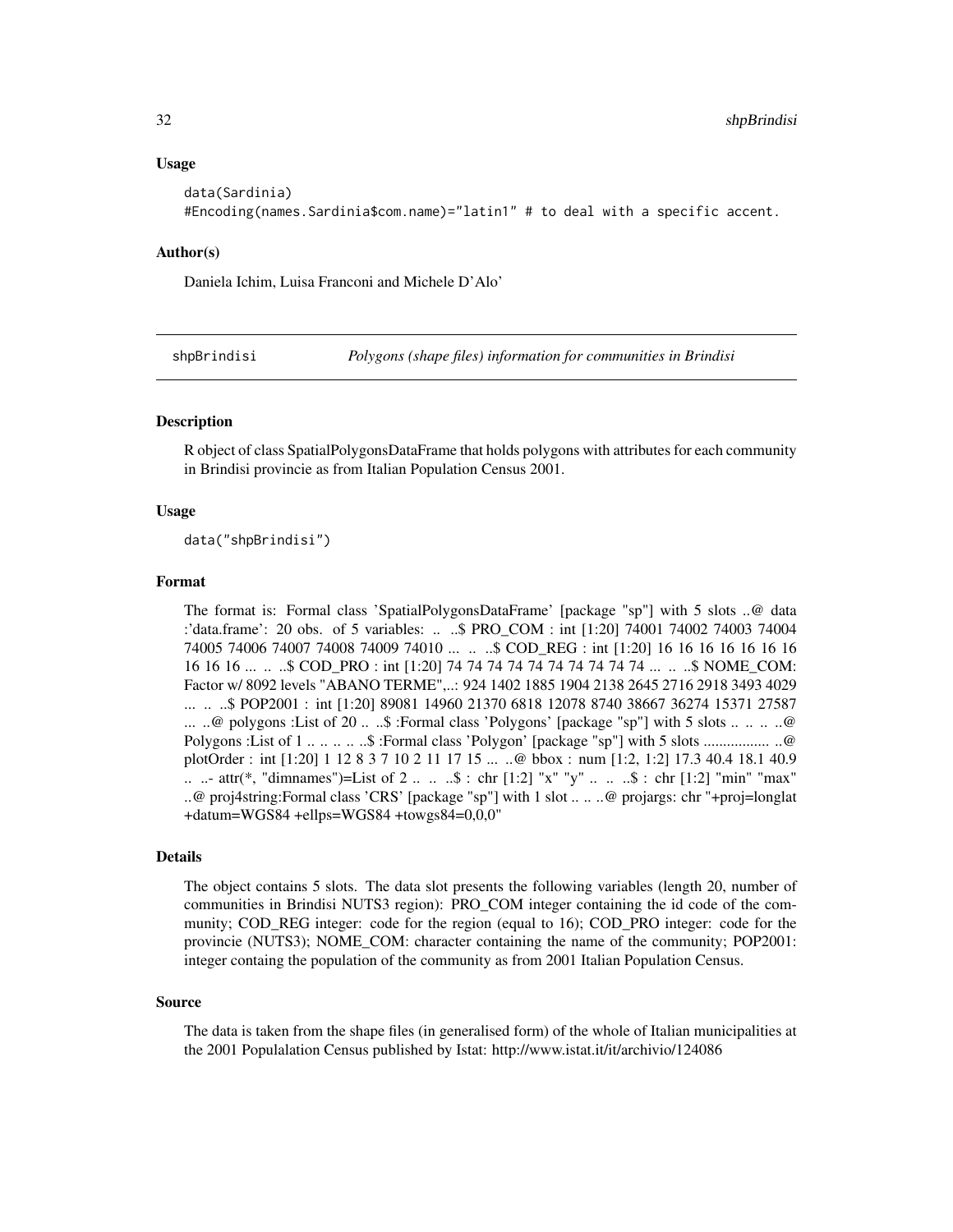#### <span id="page-32-0"></span>shpSardinia 33

#### Examples

```
data(shpBrindisi)
plot(shpBrindisi)
## maybe str(shpBrindisi) ; ...
```
shpSardinia *shpSardinia*

#### Description

R object of class SpatialPolygonsDataFrame that holds polygons with attributes for each community in Sardinia island as from Italian Population Census 2001.

#### Usage

data("shpSardinia")

#### Format

The format is: Formal class 'SpatialPolygonsDataFrame' [package "sp"] with 5 slots ..@ data :'data.frame': 377 obs. of 5 variables: .. ..\$ PRO\_COM : int [1:377] 90001 90002 90003 90004 90005 90006 90007 90008 90009 90010 ... .. ..\$ COD\_REG : int [1:377] 20 20 20 20 20 20 20 20 20 20 ... .. ..\$ COD\_PRO : int [1:377] 90 90 90 90 90 90 90 90 90 90 ... .. ..\$ NOME\_COM: chr [1:377] "AGGIUS" "ALA' DEI SARDI" "ALGHERO" "ANELA" ... .. ..\$ POP2001 : int [1:377] 1686 1949 38404 817 847 10730 677 2181 3177 501 ... ..@ polygons :List of 377 ... .. .............. ..@ plotOrder : int [1:377] 64 47 191 52 274 6 254 106 3 151 ... ..@ bbox : num [1:2, 1:2] 8.13 38.86 9.83 41.27 .. ..- attr(\*, "dimnames")=List of 2 .. .. ..\$ : chr [1:2] "x" "y" .. .. ..\$ : chr [1:2] "min" "max" ..@ proj4string:Formal class 'CRS' [package "sp"] with 1 slot .. .. ..@ projargs: chr "+proj=longlat +datum=WGS84 +ellps=WGS84 +towgs84=0,0,0"

#### Details

The object contains 5 slots. The data slot presents the following variables (length 377, number of communities in Sardinia): PRO\_COM integer containing the id code of the Sardinian community; COD\_REG integer: code for the region Sardinia (equal to 20); COD\_PRO integer: code for the provincie (NUTS3); NOME\_COM: character containing the name of the community; POP2001: integer containg the population of the community as from 2001 Italian Population Census.

#### Source

The data is taken from the shape files (in generalised form) of the whole of Italian municipalities at the 2001 Populalation Census published by Istat: http://www.istat.it/it/archivio/124086

#### Examples

```
data(shpSardinia)
plot(shpSardinia)
## maybe str(shpSardinia) ; ...
```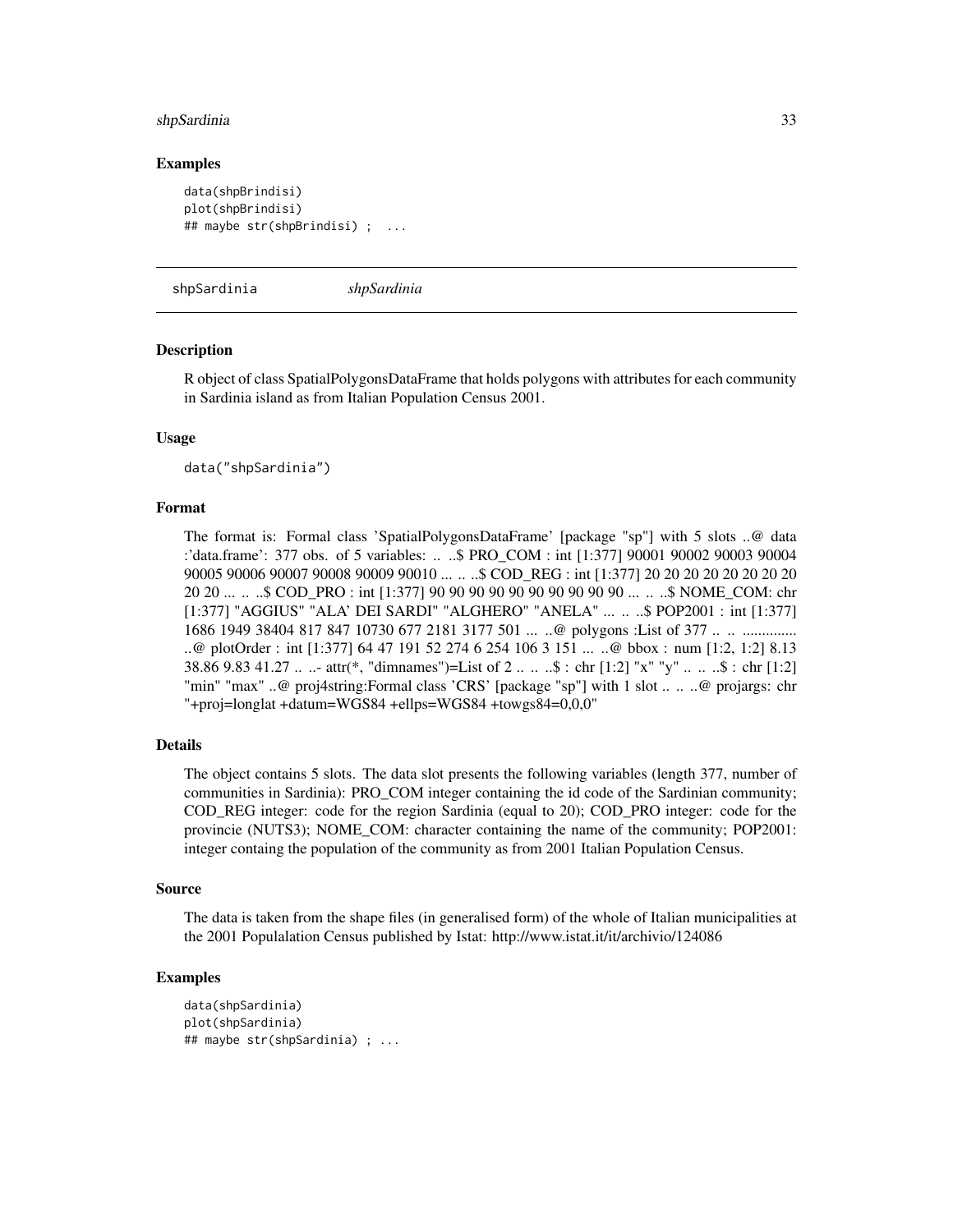<span id="page-33-0"></span>StatClusterData *StatClusterData*

# Description

This function computes several statistics on a given set of labour market areas (a given partition).

# Usage

StatClusterData(lma,param,threshold,dat)

# Arguments

| A list of data table containing information on the labour market areas. Three<br>components: clusterList, LWClus and marginals. clusterList is a data.table con-<br>taining the variables community, cluster and EMP_live; everything else will<br>be ignored. LWClus is a data table containing the variables cluster_live, clus-<br>ter_work and amount; everything else will be ignored. marginals is a data.table<br>containing the variables cluster, amount_live and amount_work; everything else<br>will be ignored. |
|-----------------------------------------------------------------------------------------------------------------------------------------------------------------------------------------------------------------------------------------------------------------------------------------------------------------------------------------------------------------------------------------------------------------------------------------------------------------------------------------------------------------------------|
| In each data table object, the order of the variables is mandatory.                                                                                                                                                                                                                                                                                                                                                                                                                                                         |
| The Ima names should have not been assigned; otherwise use function DeleteL-<br>maName.                                                                                                                                                                                                                                                                                                                                                                                                                                     |
| numeric vector: the set of parameters corresponding to the lma object, i.e.<br>minSZ, minSC, tarSZ, tarSC, respectively. See function findClusters.                                                                                                                                                                                                                                                                                                                                                                         |
| numeric. It is used to identify particular small labour market areas or flows.                                                                                                                                                                                                                                                                                                                                                                                                                                              |
| data frame/data.table containing the commuting flows between communities<br>(see for example Sardinia).                                                                                                                                                                                                                                                                                                                                                                                                                     |
|                                                                                                                                                                                                                                                                                                                                                                                                                                                                                                                             |

# Value

A list with the following components:

| data.table containing the following variables for each LMA.                                                                    |
|--------------------------------------------------------------------------------------------------------------------------------|
| <b>LMA</b> : positive integer; labour market areas ID                                                                          |
| <b>EMP</b> live: numeric; number of commuters who live in the area                                                             |
| <b>EMP_work:</b> numeric; number of commuters working in the area                                                              |
| <b>validity:</b> numeric; validity value computed with the current parameters                                                  |
| <b>EMP_live_work:</b> numeric; number of commuters living and working in the                                                   |
| area                                                                                                                           |
| <b>lma_commuter_percent:</b> numeric; the quantity: (EMP_live-EMP_live_work)+(EMP_work-<br>EMP live work $/(2*EMP)$ live work) |
| Home_Work_Ratio: numeric; the quantity ((EMP_live-EMP_live_work)-(                                                             |
| EMP_work-EMP_live_work))/EMP_live_work                                                                                         |
| <b>SC_demand_side:</b> numeric; demand side self-containment                                                                   |
|                                                                                                                                |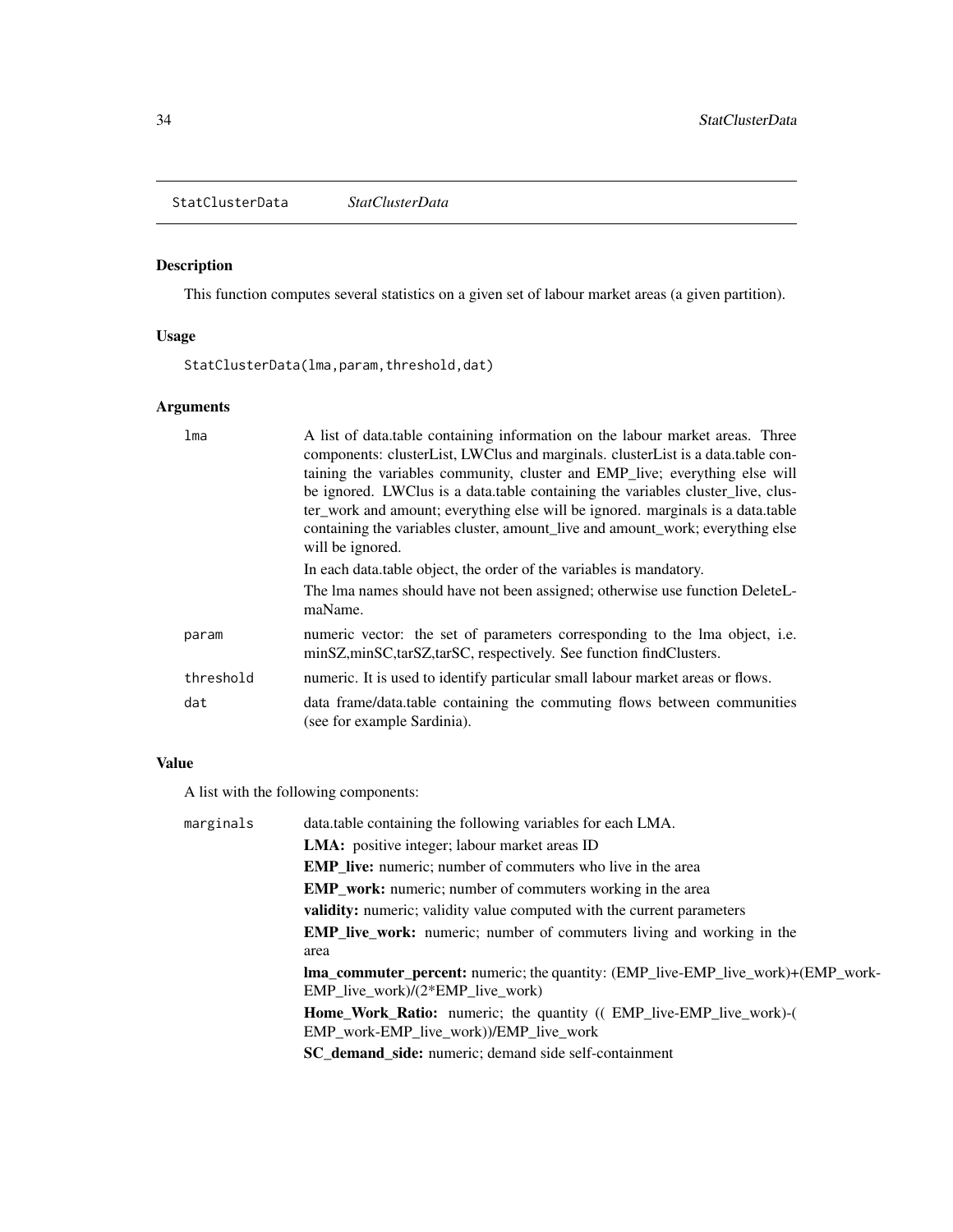SC\_supply\_side: numeric; supply side self-containment

N com: integer; number of communities forming the LMA

InternalCohesionLink: numeric; consistency of internal relationships. It is given by the ratio between number of links between communities inside LMA, excluding itself, and the maximum number of possible links, i.e. (N\_com \* (N\_com-1)). See [1].

InternalCohesionFlows: numeric; intensity of internal relationships. It is the percentage of internal flows (excluding flows having as origin and destination the same node) of the LMA between different communities w.r.t the total internal flows. See [3].

NbCentralComm: integer; number of communities having a centrality index greater than 1 (for communities with more than 100 workers, the centrality index is the ratio between net incoming flows and net outgoing flows).

N links in: integer; number of LMAs whose residents work in the current LMA (including itself)

N links out: integer; number of LMAs where the residents of the current LMA work (including itself)

StatFlows list containing several statistics on flows and links between the labour market areas of the given partition.

N links: numeric; number of links between LMAs

PercNbLinksLessThreshold: numeric; percentage of links corresponding to flows below threshold

summFlows: numeric vector; summary statistics on flows

summFlowsNoItself: numeric vector; summary statistics on flows, excluding the self-flows

summLinks\_in: numeric vector; summary statistics on the number of incoming flows

summLinks out: summary statistics on the number of outgoing flows

clusterMaxNlinks\_in: positive integer; the LMA ID of the cluster reaching the maximum number of incoming flows

clusterMaxNlinks\_out: positive integer; the LMA ID of the cluster reaching the maximum number of outgoing flows

clusterMinNlinks\_in: positive integer; the LMA ID of the cluster reaching the minimum number of incoming flows

clusterMinNlinks\_out: positive integer; the LMA ID of the cluster reaching the minimum number of outgoing flows

StatQuality list containing several statistics on the given partition:

NbClusters: integer; number of clusters

NbClusterUniqueCom: integer; number of clusters with an unique community NbClustersValidLess1: integer; number of clusters with validity smaller than 1

NbClustersNoCentralCom: integer; number of clusters with no communities having a centrality measure greater than 1

Mean.SC demand side: numeric; mean of the demand side self-containment of the clusters in the partition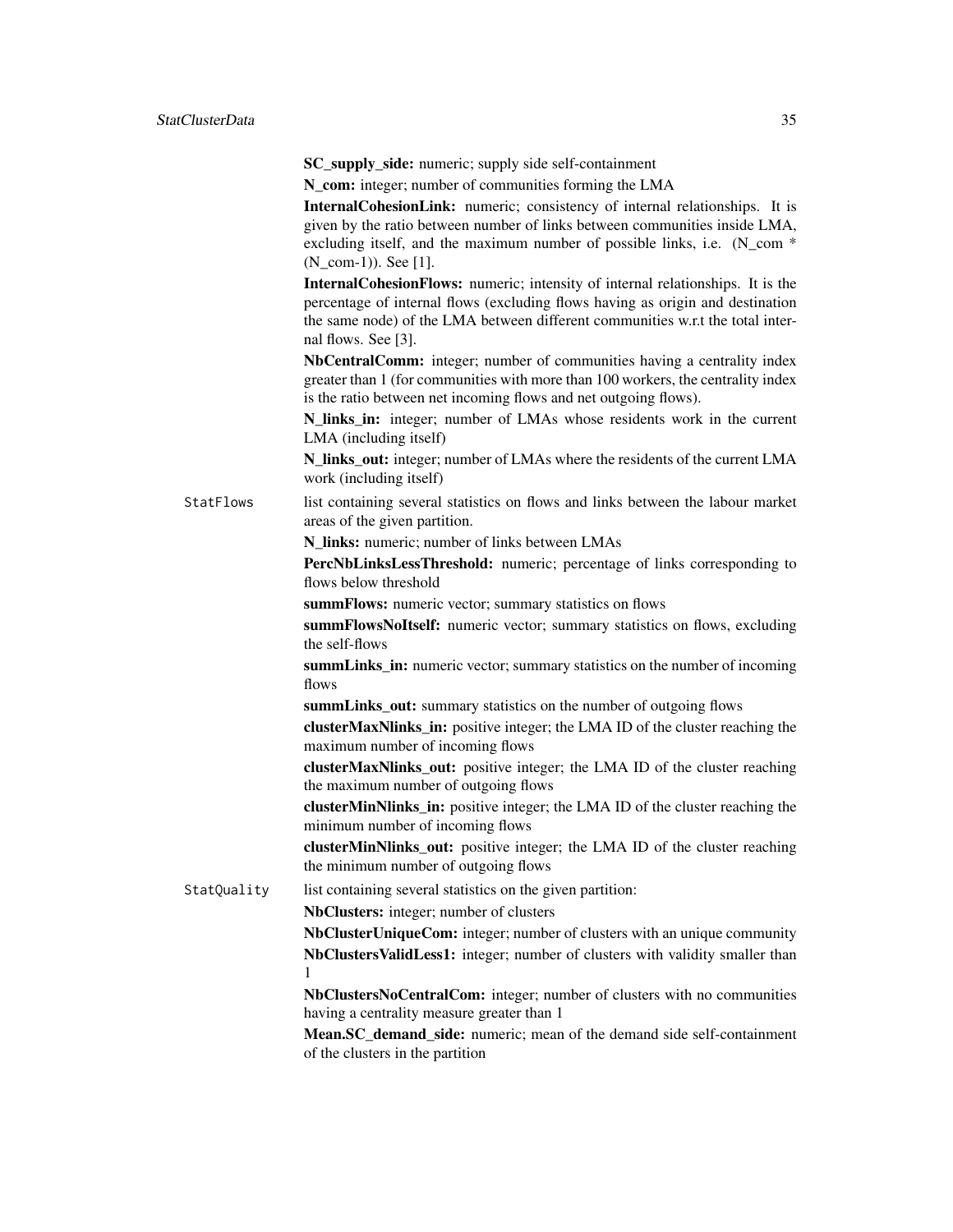Std.SC\_demand\_side: numeric; standard deviation of the demand side selfcontainment

Mean.SC\_supply\_side: numeric; mean of the supply side self-containment of the clusters in the partition

Std.SC\_supply\_side: numeric; standard deviation of the supply side self-containment

Q1.InternalCohesionFlows: numeric; first quartile of the InternalCohesion-Flows

Q2.InternalCohesionFlows: numeric; median of the InternalCohesionFlows

Q3.InternalCohesionFlows: numeric; third quartile of the InternalCohesion-Flows

Q1.InternalCohesionLink: numeric; first quartile of the InternalCohesionLink

Q2.InternalCohesionLink: numeric; median of the InternalCohesionLink

Q3.InternalCohesionLink: numeric; third quartile of the InternalCohesion-Link

Q1.EMP\_live: numeric; first quartile of the residents

Q2.EMP live: numeric; median of the residents

Q3.EMP live: numeric; third quartile of the residents

Mean.EMP live: numeric; mean value of the residents

Std.EMP live: numeric; standard deviation of the residents

Min.EMP live: numeric; minimum value of the residents

Max.EMP\_live: numeric; maximum value of the residents

Q1.EMP\_work: numeric; first quartile of the workers/jobs

Q2.EMP\_work: numeric; median of the workers/jobs

**Q3.EMP** work: numeric; third quartile of the workers/jobs

Mean.EMP\_work: numeric; mean value of the workers

Std.EMP\_work: numeric; standard deviation of the workers

Min.EMP\_work: numeric; minimum value of the workers

Max.EMP\_work: numeric; maximum value of the workers

Q1.EMP\_live\_work: numeric; first quartile of the commuters living and working in the same area

**Q2.EMP** live work: numeric; median of the commuters living and working in the same area

**Q3.EMP** live work: numeric; third quartile of the the commuters living and working in the same area

Min.EMP\_live\_work: numeric; minimum value of the commuters living and working in the same area

Max.EMP\_live\_work: numeric; maximum value of the commuters living and working in the same area

**Mean.lma\_commuter\_percent:** numeric; mean value of the quantity: (EMP\_live-EMP\_live\_work)+(EMP\_work-EMP\_live\_work)/(2\*EMP\_live\_work)

Std.lma\_commuter\_percent: numeric; standard deviation of the quantity (EMP\_live-EMP\_live\_work)+(EMP\_work-EMP\_live\_work)/(2\*EMP\_live\_work)

Mean.Home Work Ratio: numeric; mean value of the quantity (( EMP live-EMP\_live\_work)-( EMP\_work-EMP\_live\_work))/EMP\_live\_work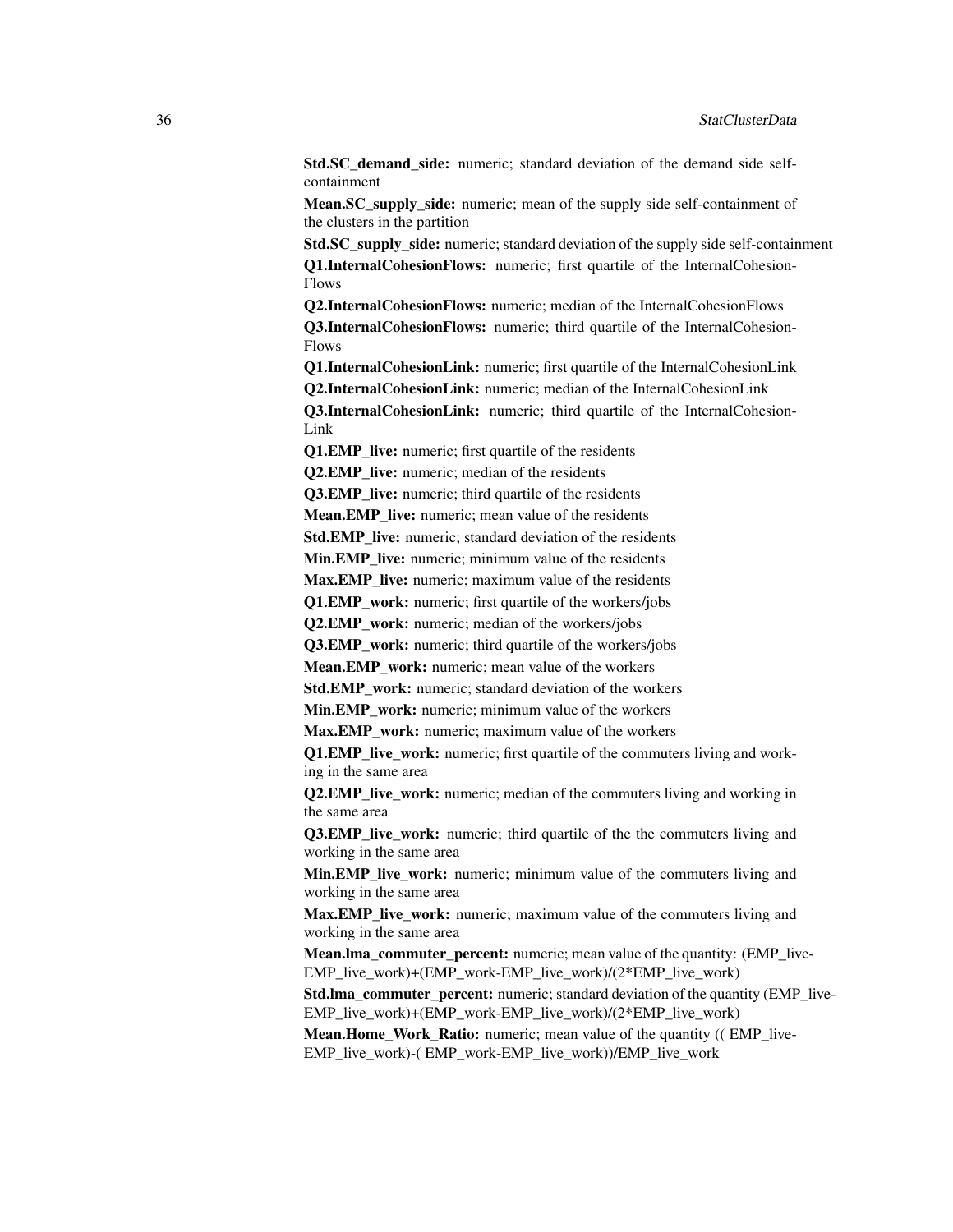<span id="page-36-0"></span>

|        | <b>Std.Home Work Ratio:</b> numeric; standard deviation of the quantity ((EMP live-                                                                                      |
|--------|--------------------------------------------------------------------------------------------------------------------------------------------------------------------------|
|        | EMP_live_work)-(EMP_work-EMP_live_work))/EMP_live_work                                                                                                                   |
|        | <b>Q</b> modularity: numeric; Q modularity index                                                                                                                         |
| param: | numeric vector; it contains the parameters of the given solution, <i>i.e.</i> the output<br>of the function findClusters. The parameters are minSZ, minSC, tarSZ, tarSC. |

#### Author(s)

Daniela Ichim, Luisa Franconi, Michele D'Alo'

## References

[1] Erba, A., D'Angio', A. e Marzulli, S. (1990). Partizioni funzionali del territorio: il modello Isers, Franco Angeli, Milano.

[2] Franconi, L., D'Alo' M. and Ichim, D. (2016). Istat implementation of the algorithm to develop Labour Market Areas.

[3] Lipizzi, F. (2014). Strumenti e indicatori per la misura della consistenza e omogeneita' delle aree funzionali. XXXV Conferenza annuale AISRe, "Uscire dalla crisi. Citta', Comunita' e Specializzazione Intelligenti", Padova, 11-13 September 2014.

#### See Also

findClusters

StatReserveList *StatReserveList*

#### Description

This function computes several statistics on the reserve.list (see function findCluster).

#### Usage

```
StatReserveList(reserve.list, dat)
```
#### Arguments

| Clusters function. Each component of the list should contain (at least): the type |
|-----------------------------------------------------------------------------------|
| of assignment to the reserve list, the iteration number, the cluster dissolved to |
| be assigned to the reserve list and its validity, the community assigned to the   |
|                                                                                   |
|                                                                                   |

dat data.frame/data.table containing the commuting data. Each row corresponds to an observation, i.e. a flow, and each column corresponds to a variable. The variables are named: community\_live: (integer) contains the id number of the elementary zone of residence, community\_work: (integer) contains the id number of the working community (elementary zone of work), amount: (numeric)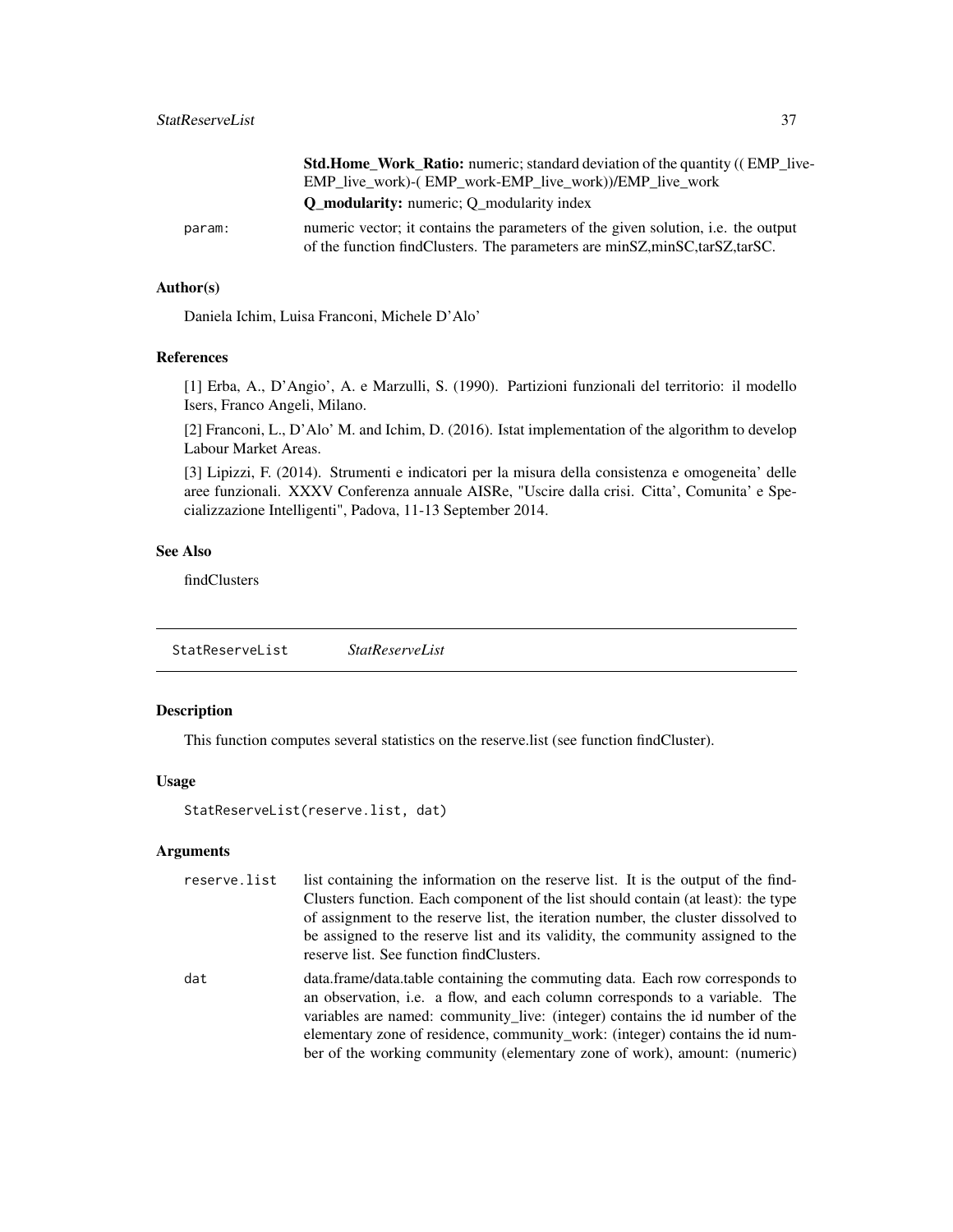contains the number of employees commuting between the "community\_live" and "community\_work" (direction is important). Missing values (NAs) are not allowed. The community id must be strictly positive. Negative flows are not allowed.

# Value

A list with the following components:

| NumComm                         | integer; number of communities in the reserve list                                                                                                                                                                                     |  |
|---------------------------------|----------------------------------------------------------------------------------------------------------------------------------------------------------------------------------------------------------------------------------------|--|
| NumClus                         | integer; as each community in the reserve list initially belonged to a cluster, this<br>statistics reports the number of different clusters in the reserve list. The clusters<br>ID are the ones initially generated by the algorithm. |  |
| NumUniqueClus                   | integer; number of clusters (for communities in the reserve list) with a unique<br>community.                                                                                                                                          |  |
| summaryCommByClus               |                                                                                                                                                                                                                                        |  |
|                                 | numeric vector; summary statistics on the number of communities, by cluster.<br>Only the communities included in the reserve list are considered.                                                                                      |  |
| summaryValidities               |                                                                                                                                                                                                                                        |  |
|                                 | numeric vector; summary statistics on validity values of the clusters when they<br>were considered for the reserve.list.                                                                                                               |  |
| TypesTable                      | frequency table of the types of assignment of the communities to the reserve list.                                                                                                                                                     |  |
| Residents<br>summaryResidByComm | data, table of two columns: communities in the reserve list and their residents.                                                                                                                                                       |  |
|                                 | numeric vector; summary statistics on the number of residents by community in<br>the reserve list.                                                                                                                                     |  |
| Workers                         | data.table of two columns: communities in the reserve list and their jobs.                                                                                                                                                             |  |
| summaryWorkersByCom             |                                                                                                                                                                                                                                        |  |
|                                 | numeric vector; summary statistics on the number of workers by community in<br>the reserve list.                                                                                                                                       |  |

# Author(s)

Daniela Ichim, Luisa Franconi, Michele D'Alo'

## References

[1] Franconi, L., D'Alo' M. and Ichim, D. (2016). Istat implementation of the algorithm to develop Labour Market Areas.

# See Also

findClusters